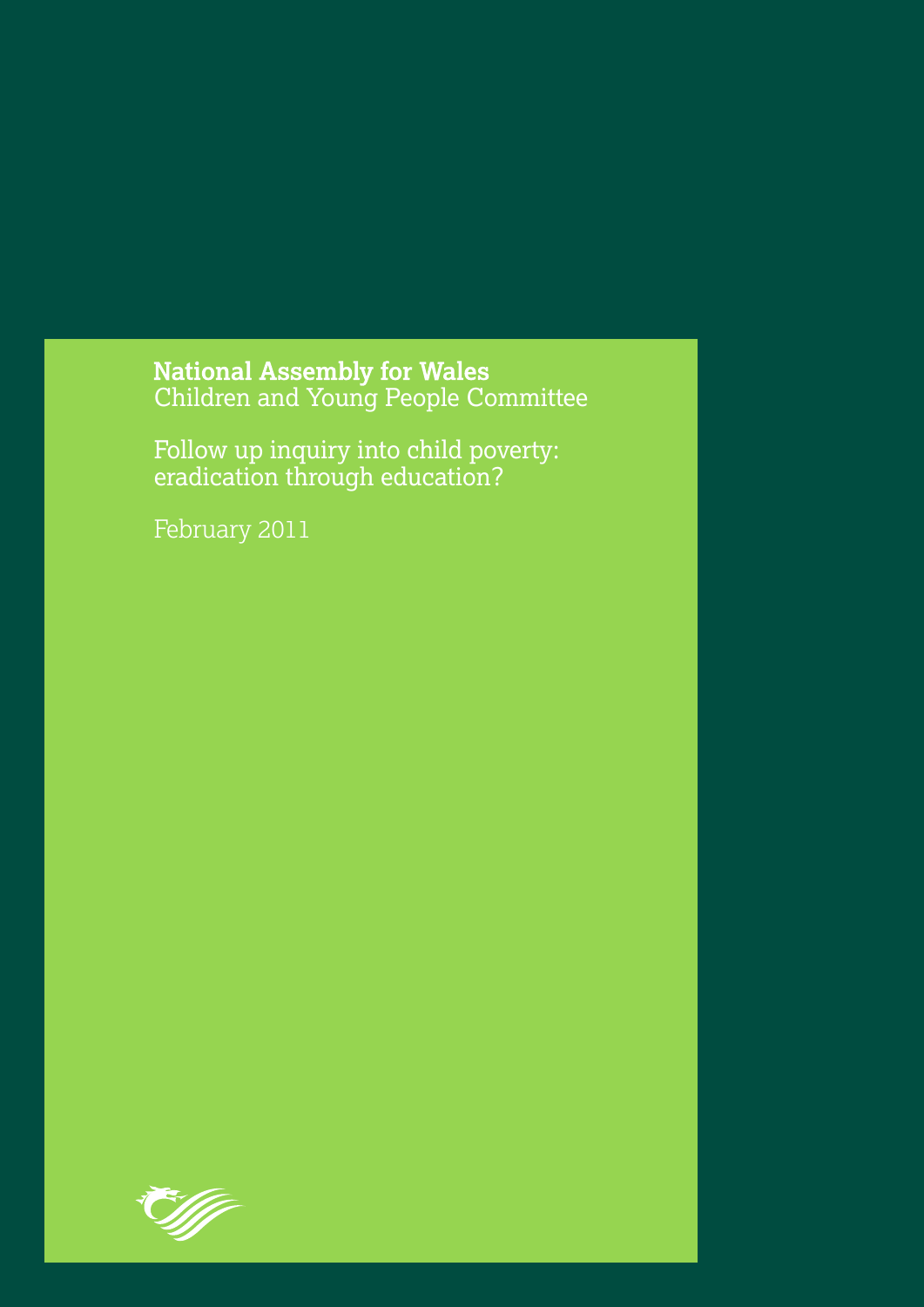The National Assembly for Wales is the democratically elected body that represents the interests of Wales and its people, makes laws for Wales and holds the Welsh Government to account.

An electronic copy of this report can be found on the National Assembly's website: **www.assemblywales.org**

Copies of this report can also be obtained in accessible formats including Braille, large print, audio or hard copy from:

Children and Young People Committee National Assembly for Wales Cardiff Bay CF99 1NA

Tel: 029 2089 8149 Fax: 029 2089 8021 email: Children.&YoungPeopleCommittee@wales.gov.uk

© National Assembly for Wales Commission Copyright 2011 The text of this document may be reproduced free of charge in any format or medium providing that it is reproduced accurately and not used in a misleading or derogatory context. The material must be acknowledged as copyright of the National Assembly for Wales Commission and the title of the document specified.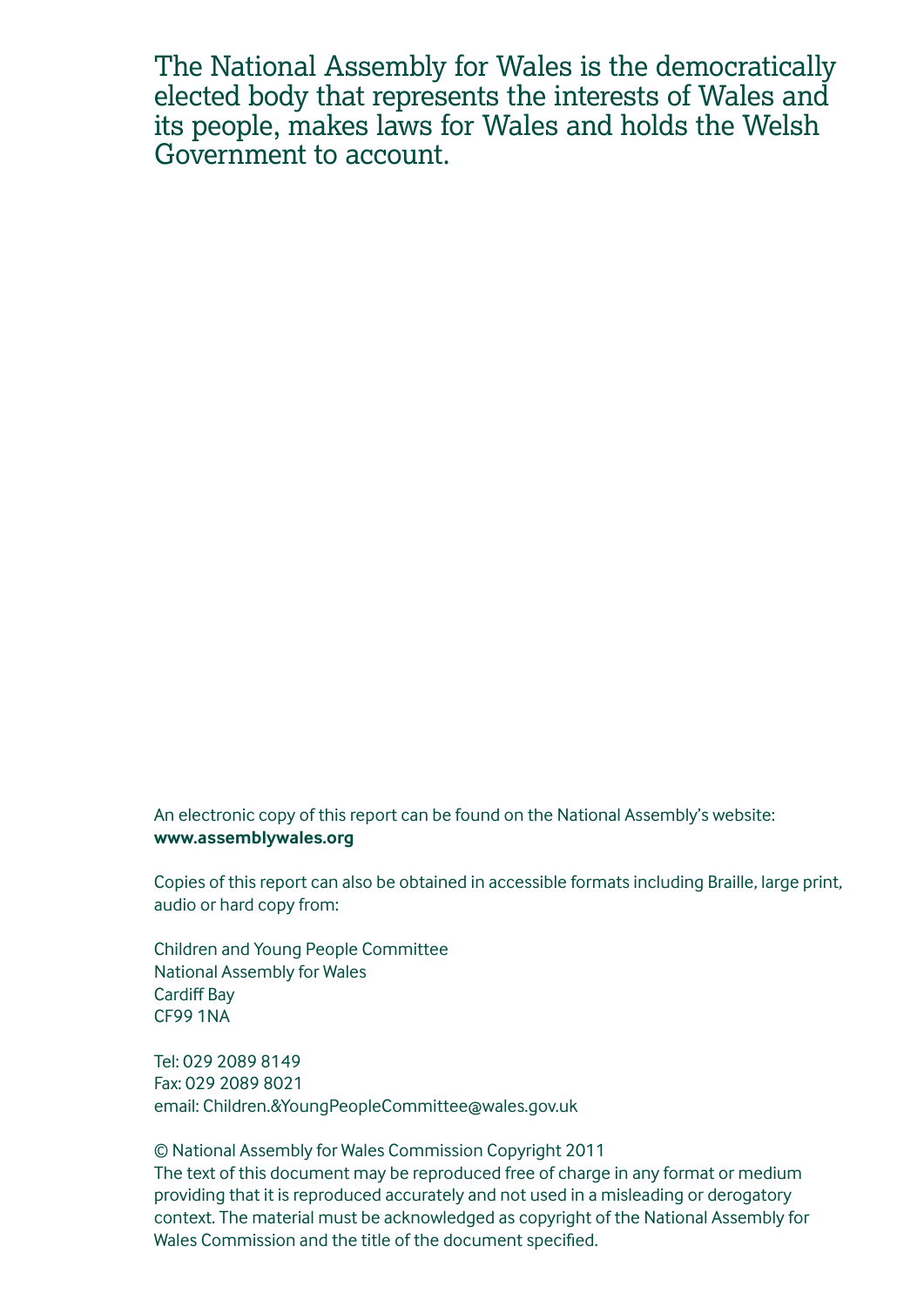## **National Assembly for Wales** Children and Young People Committee

Follow up inquiry into child poverty: eradication through education?

February 2011

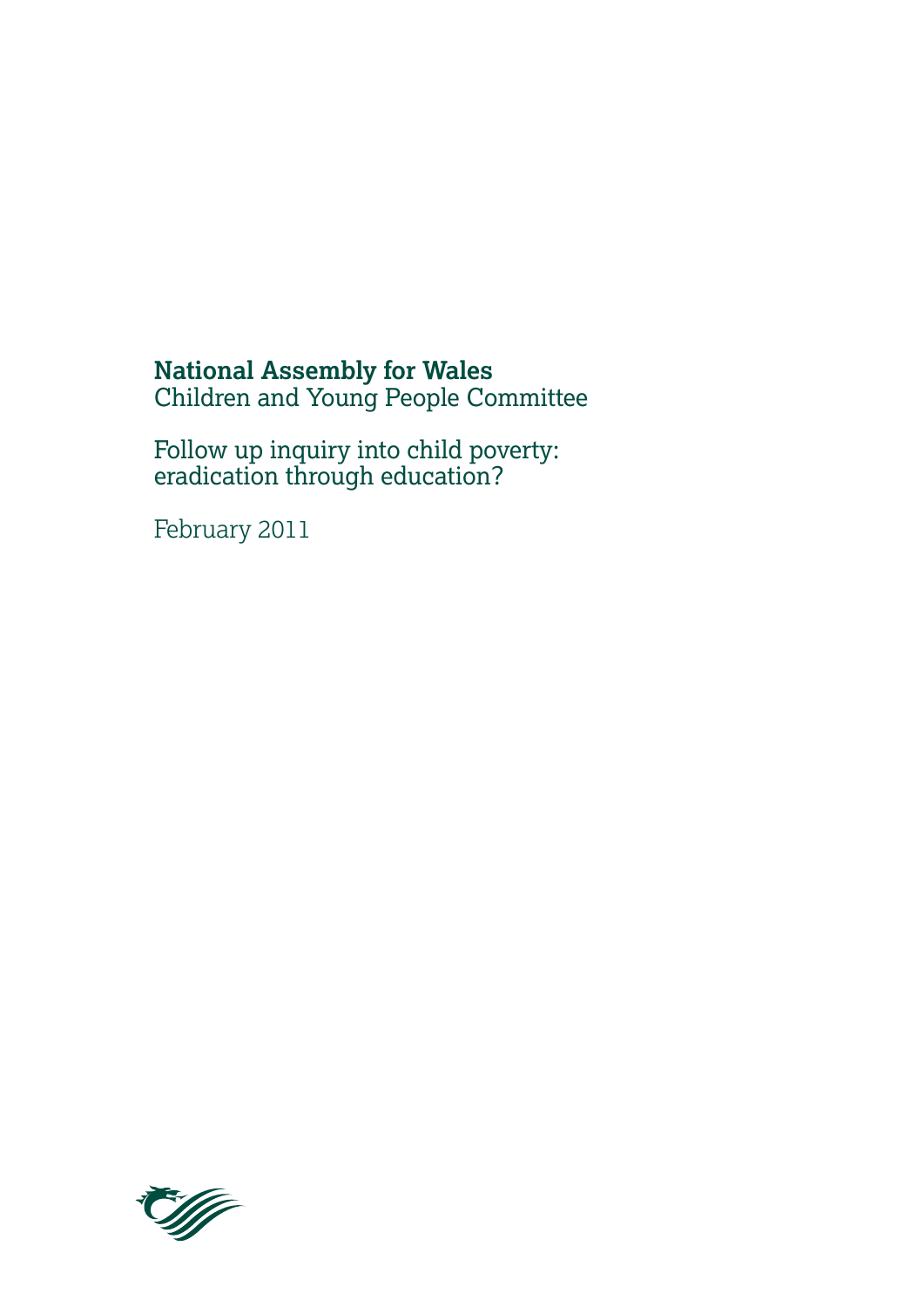#### Children and Young People Committee

The Children and Young People Committee was appointed by the National Assembly for Wales to consider and report on issues affecting children and young people in Wales.

In particular, the Committee may examine the expenditure, administration and policy of the Welsh Government and associated public bodies and consider reports of the Children's Commissioner for Wales.

Often adults do not take the views of children and young people seriously. As politicians, we have a responsibility to encourage children and young people to voice their opinions and to listen to them. The Children and Young People Committee was established to help do that.

#### **Powers**

The Committee was established on 16 October 2007 when a motion to establish it was agreed in Plenary. It will exist for the whole of the Third Assembly. Its powers are set out in the National Assembly for Wales's Standing Orders (SOs), particularly SO 21. These are available at www.assemblywales.org.

### Current Committee membership



Helen Mary Jones (Chair) Llanelli Plaid Cymru



Eleanor Burnham North Wales Welsh Liberal Democrat



Sandy Mewies Delyn Labour



Jonathan Morgan Cardiff North Welsh Conservative Party



Joyce Watson Mid and West Wales Labour

The following Member was also a member of the Committee during this inquiry:



Lynne Neagle Torfaen Labour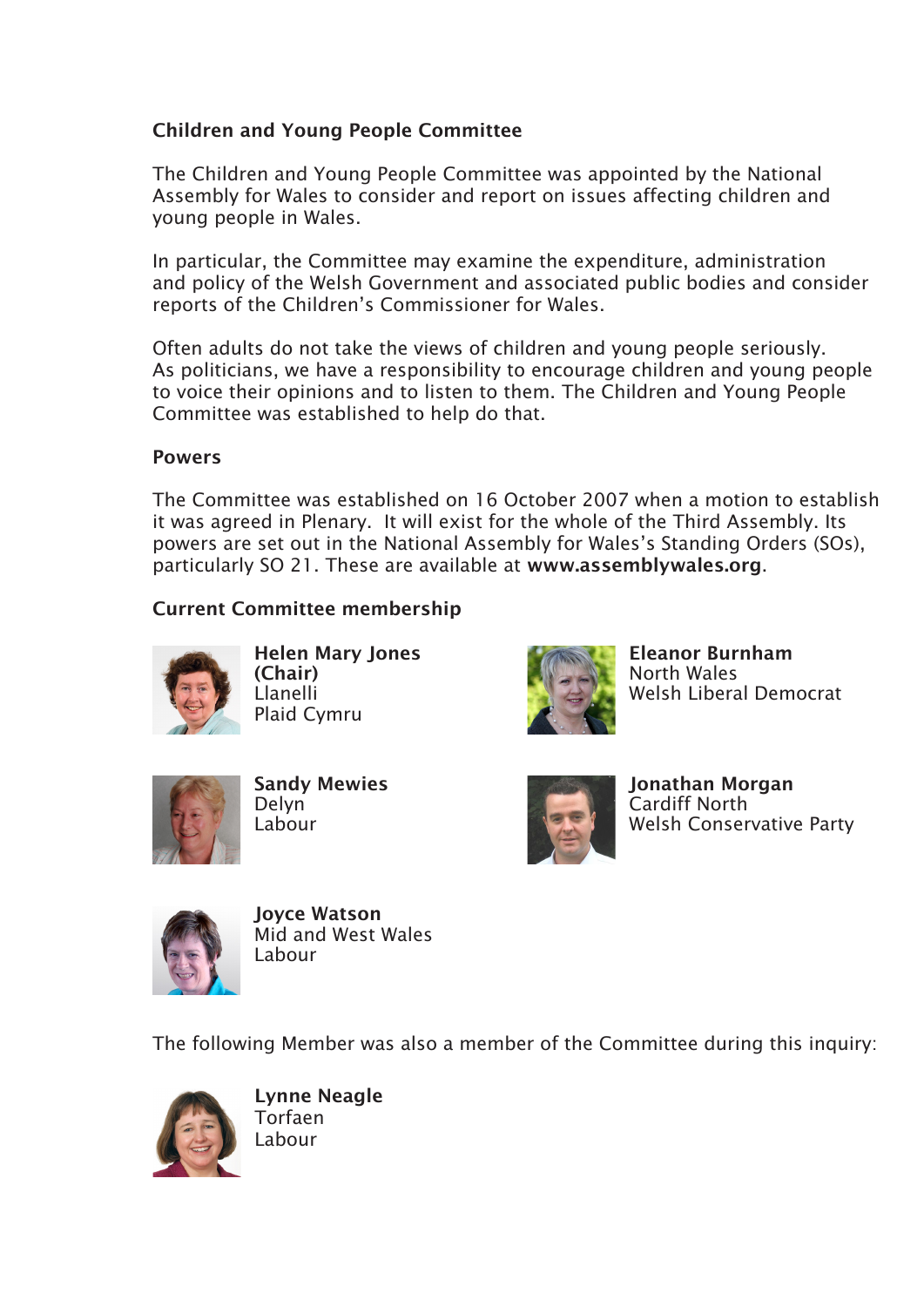# **Contents**

| Children and Young People Committee Report  10 |  |
|------------------------------------------------|--|
|                                                |  |
|                                                |  |
|                                                |  |
|                                                |  |
|                                                |  |
|                                                |  |
|                                                |  |
|                                                |  |
|                                                |  |
|                                                |  |
|                                                |  |
|                                                |  |
|                                                |  |
|                                                |  |
|                                                |  |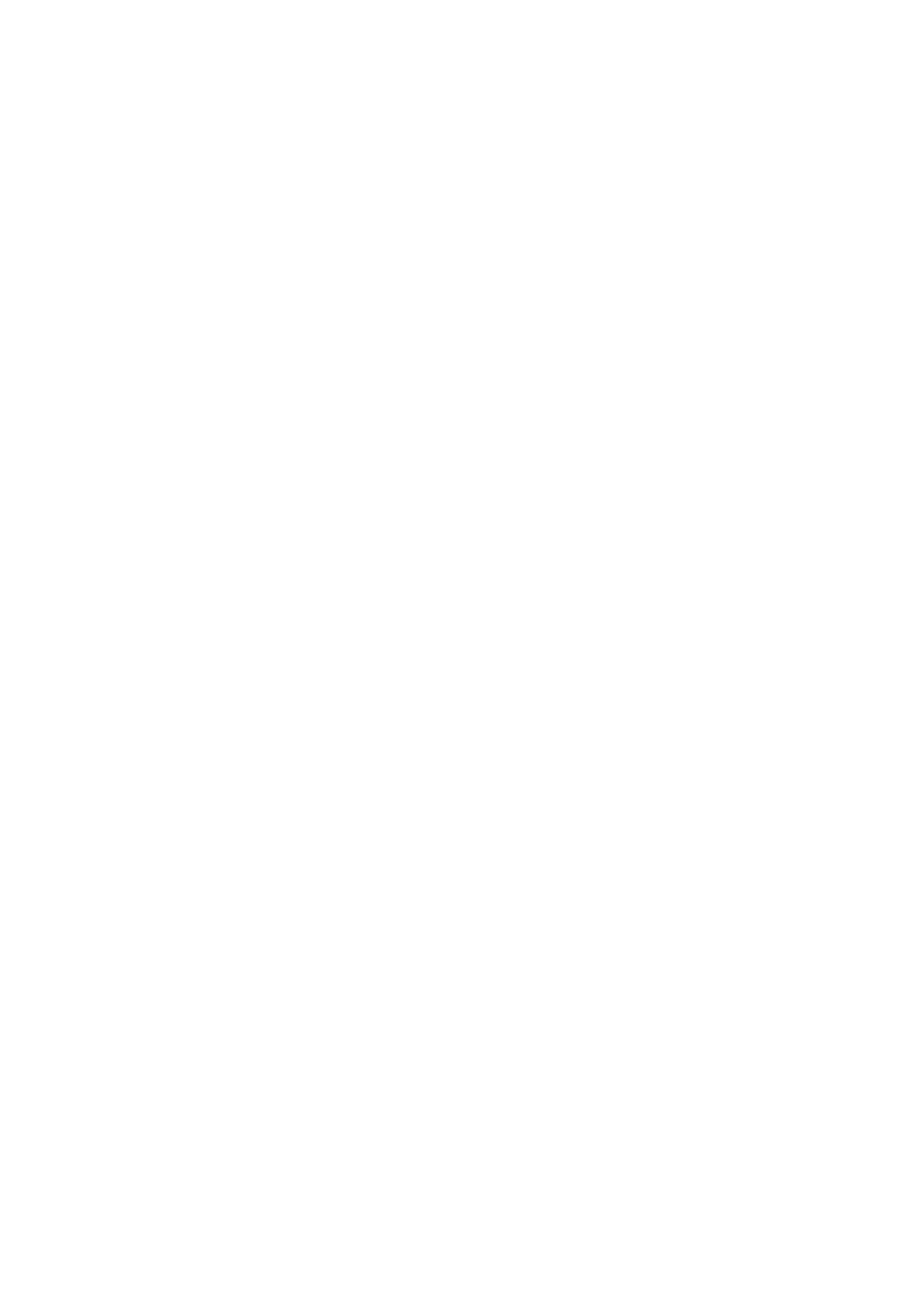# <span id="page-6-0"></span>**Chair's foreword**

A third of children in Wales live in poverty. This is the stark statistic that we still face as a nation in 2011. A third of this nation"s children are living in families that do not have enough money, and are denied the opportunities and services conferred to their peers. A third of our children are trapped in the cycle of poverty – and need our help to break free.

Children and young people who have experienced poverty first hand told the Committee about their inability to sleep because of the noise outside which meant that they were too tired to study in school. They also told us about their hunger when food was scarce at home, or their parents were too tired to cook after working long hours in a badly paid job. They told us how they were bullied because of their hand-medown uniforms that were ill-fitting and worn out. And they asked us to do something about it.

This report examines some of the issues faced by children living in poverty, and how education can play its part in eradicating those issues. Schools cannot do it alone, but there is a strong role for them to play in alleviating some of the problems. Sometimes, a greater awareness of the barriers poverty puts up for children and young people will help. Sometimes, the issues are systemic and need addressing at local or Welsh government level. The issue of delivery of free school meals is one such example. Children and young people have told us that they would rather go hungry than face the stigma of handing over a coloured token for their free meal while their peers pay in cash. Cashless systems have been investigated, examined and trialled at length and the Committee now urges local government and the Welsh Government to work together and introduce a nonstigmatising system for the payment of school meals as a priority.

In 2000, the UK and Welsh Governments pledged to halve child poverty (based on 1999 levels) by 2010 and to eradicate it by 2020. The first target has been missed, and although the Committee recognises the complexity of child poverty and its multiple causes, it calls on the Welsh and UK Governments to refocus their efforts in 2011 and beyond.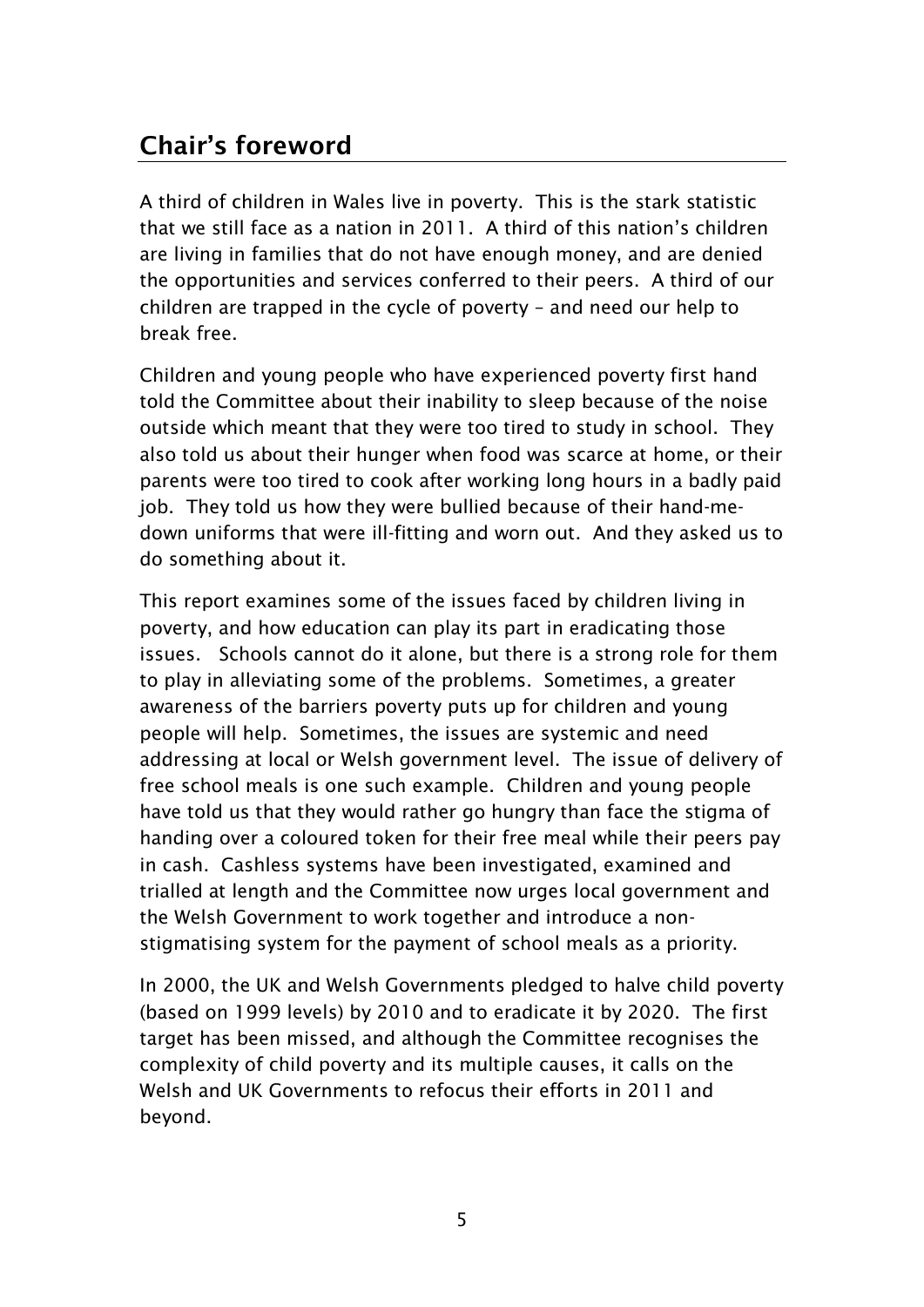As part of the updated Child Poverty Strategy, the Welsh Government has launched its Families First initiative. The Deputy Minister for Children is rightly proud of his Families First initiative that he hopes will create a bespoke service for families who need support, whatever their support needs may be. By considering the needs of each child in the context of his or her family and community, Families First promises to be a very positive step towards eradicating child poverty in Wales. But the challenge is to identify all those families who are in need of help and then deliver appropriate and timely support. We are a long way off getting this right, but this is a journey we must travel in the shortest time possible.

The Committee thanks all the witnesses who gave their time and expertise to this inquiry. The Committee especially gives thanks to the young ambassadors from Milbank Primary School, Ely; Moorland Primary School, Splott; Willows High School and North Ely Youth Centre who shared their experiences so eloquently and honestly. We hope that your confidence and courage helps you reach your true potential in life.

**Helen Mary Jones AM, Chair, Children and Young People Committee**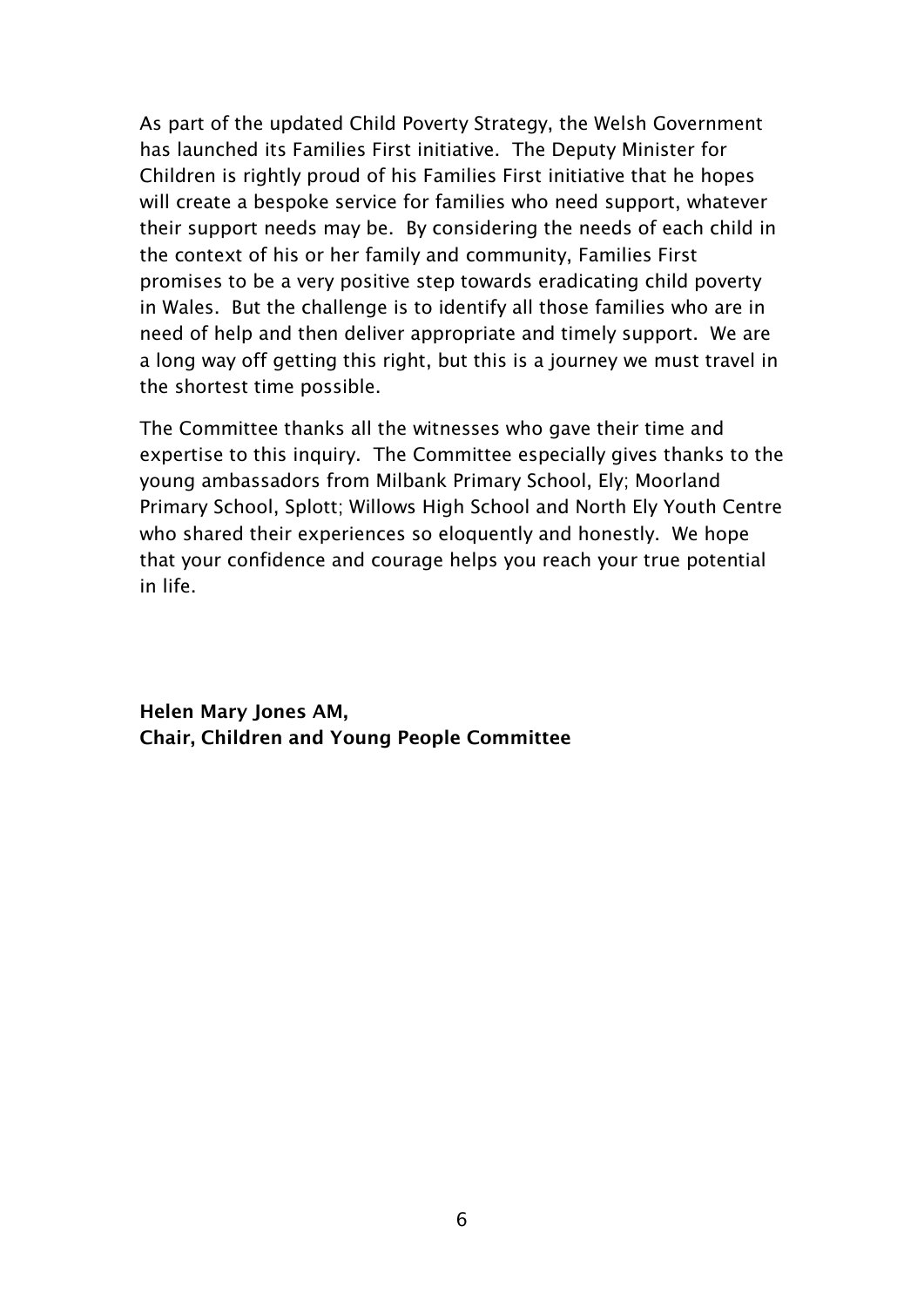# <span id="page-8-0"></span>**The Committee's Recommendations**

The Committee"s recommendations to the Welsh Government are listed below, in the order that they appear in this Report. Please refer to the relevant pages of the report to see the supporting evidence and conclusions:

**Recommendation 1.** The Committee recommends that the Welsh Government issues guidance to enable existing services that have been developed locally and paid for by Cymorth to be properly assessed by local government and, where appropriate, adapted to deliver the new Child Poverty Strategy rather than being lost altogether. (Page 16)

**Recommendation 2.** The Committee recommends that the Welsh Government works closely with all delivery partners, and utilises external expertise if necessary, to identify a set of appropriate measures that will enable a thorough evidence-based evaluation of Families First and the child poverty strategy to be carried out at key points. (Page 19)

**Recommendation 3.** The Committee recommends that on-going evidence based policy evaluation is carried out at key points in the development of Families First and the Child Poverty Strategy. (Page 19)

**Recommendation 4.** The Committee recommends that the Welsh Government should introduce stronger measures for holding local authorities to account, requiring them to demonstrate by 2012, in line with the roll out of Families First, how funding received from the Welsh Government has impacted on child poverty locally. (Page 19)

**Recommendation 5.** The Committee recommends that the Welsh Government recognises that leadership is a necessary core skill for all school leaders, staff and governors. The Committee further recommends that the Welsh Government issues guidance to local authorities that advises them that leadership development should be included in continuing professional development programmes for head teachers and senior school staff. The Welsh Government should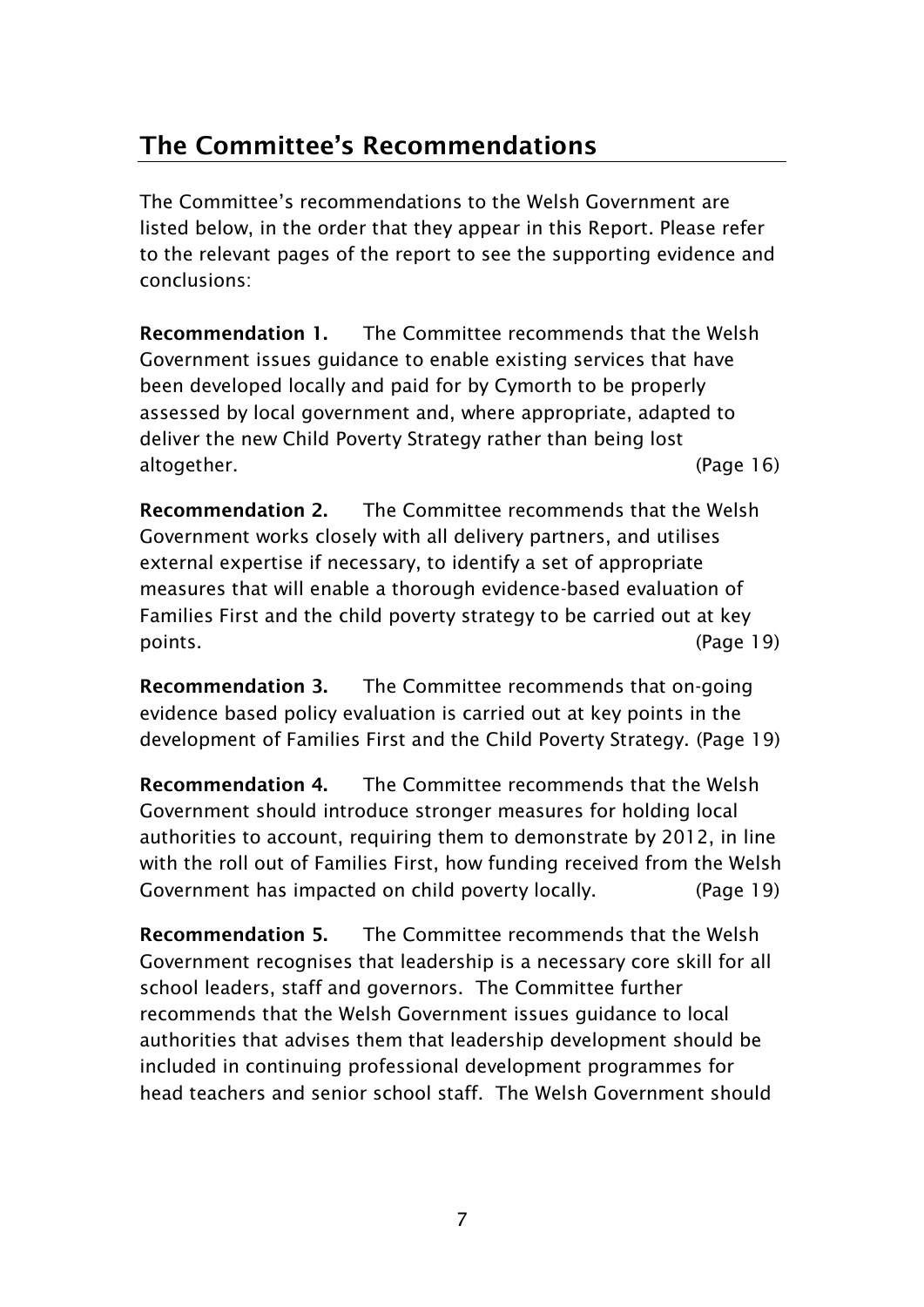ensure that local authorities are effective in challenging schools and intervening when necessary where cultures that promote high standards of achievement, especially for disadvantaged learners, are not fostered. (Page 22)

**Recommendation 6.** The Committee recommends that the Welsh Government monitors the capacity of Child Poverty Solutions to deliver its agreed functions following the closure of the Partnership Support Unit. While any decision on allocation of resources is a matter for the Welsh Government, the Committee further recommends that any functions of the PSU that cease following its closure are not lost because they have "fallen through the cracks" but because the Minister has made an informed and strategic decision to end support for such functions. (Page 23)

**Recommendation 7.** The Committee recommends that a review of the evidence gathered through the work already carried out by the Welsh Government, and the pilot projects referenced by the WLGA, is carried out immediately and that guidance on implementing a stigma free school meal system is distributed to all schools by September 2011. Local authorities should support schools to implement such systems and should report to the Welsh Government on the progress of each schools transition to the new system in September 2012 and annually thereafter until all pupils are able to claim free school meals without fear of stigma and are aware of their entitlements to claim them. (Page 27)

**Recommendation 8.** The Committee recommends that the teacher training being developed by the Welsh Government in relation to child poverty specifically references the issues relating to the transition stage, including the documented loss of aspirations for some children living in poverty and the need to monitor the educational attainment of all individual pupils and provide interventions where necessary to halt any identified dips in performance. (Page 30)

**Recommendation 9.** The Committee recommends that the Welsh Government should provide comprehensive guidance to make it clear what community focused schools should offer and clarify how community focused schools can help to tackle the link between disadvantage and achievement. (Page 34)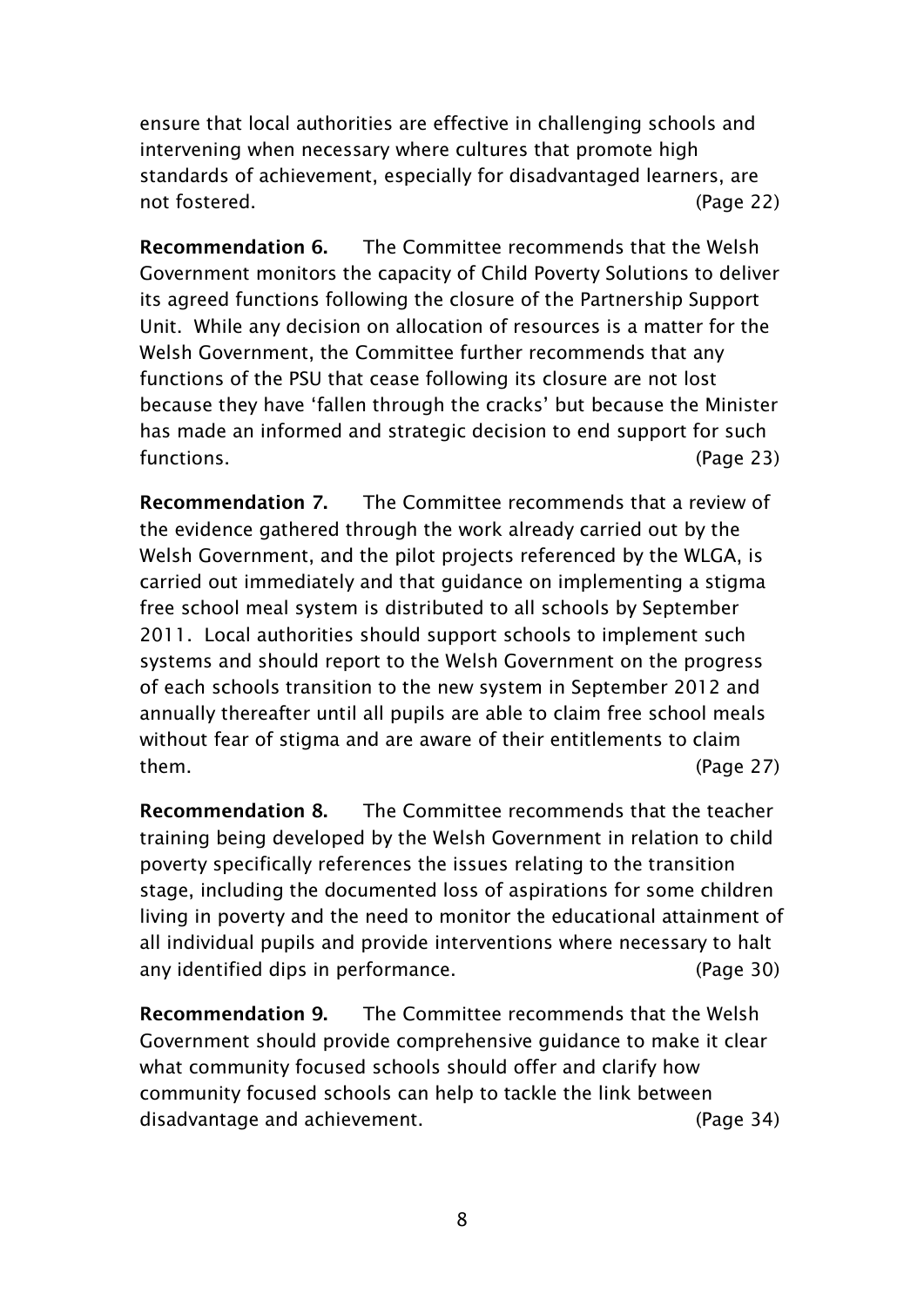**Recommendation 10.** The Committee recommends that the Welsh Government works with local authorities to prioritise the development of community focused schools. Local authorities should ensure that community focused school strategies are firmly incorporated into local child poverty strategies and included in Children and Young People"s Plans. (Page 34)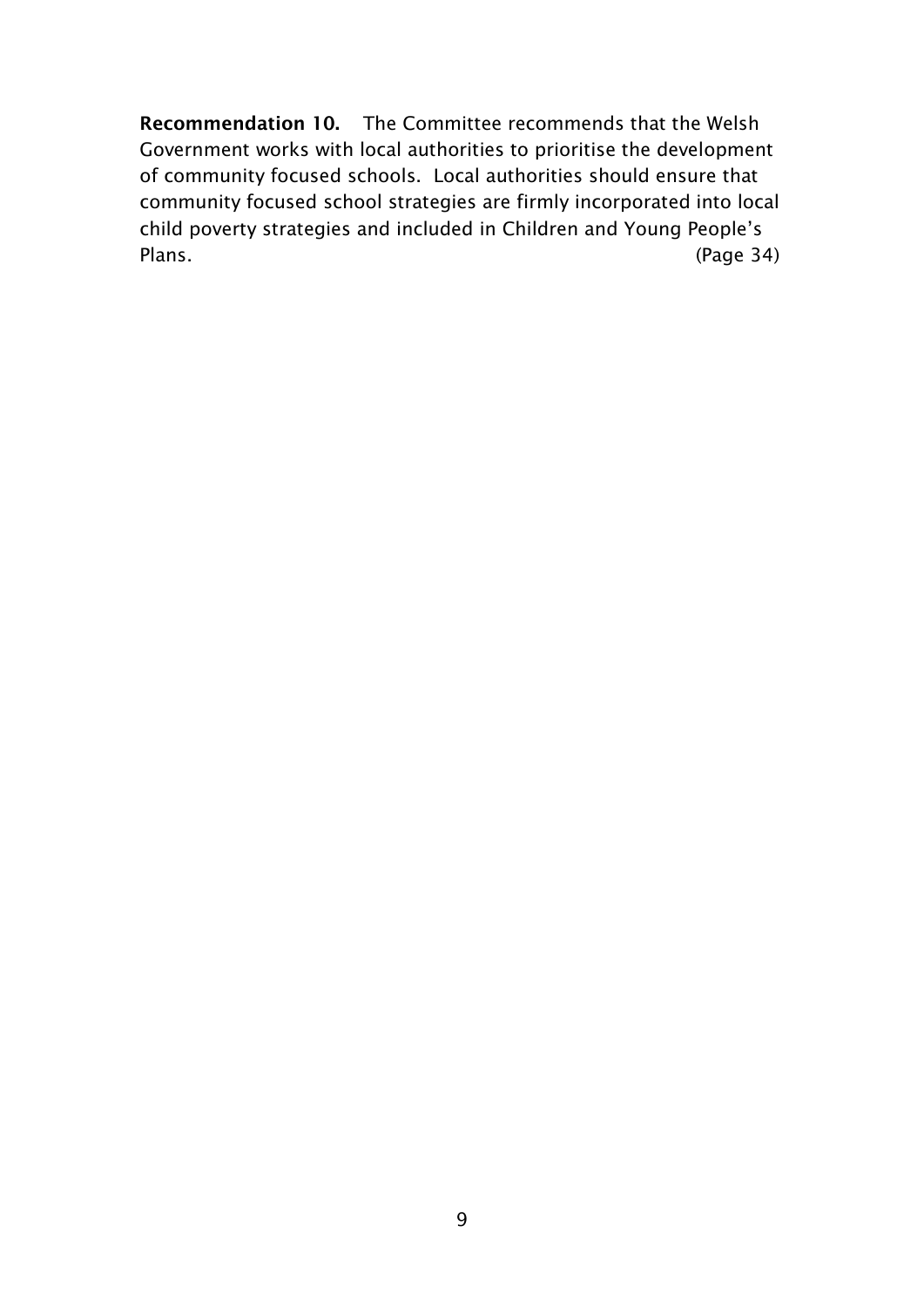### <span id="page-11-1"></span><span id="page-11-0"></span>**Children and Young People Committee Report**

1. During 2008 the Children and Young People Committee (the Committee) decided to conduct an inquiry into the delivery of the Welsh Government"s *Child Poverty Implementation Plan* and its targets for tackling child poverty.

- 2. The Terms of Reference agreed were:
	- to scrutinise the delivery of the Welsh Assembly Government"s policies to tackle child poverty, specifically, the child poverty strategy, *A Fair Future for Our Children* (February 2005) and *Child Poverty Implementation Plan* (November 2006);
	- to identify those areas where there are particular problems in implementation and the delivery of positive outcomes for children and young people;
	- to make evidence-based recommendations to the Welsh Assembly Government and others as necessary.

3. In an early scoping meeting involving key stakeholders, Members sought views on where the Committee might focus its inquiry to have the greatest impact. Members subsequently determined that the initial inquiry into child poverty would focus on the Welsh Government's education portfolio.

4. The Committee took oral evidence during six meetings and the final report [Child Poverty in Wales: Eradication through Education?](http://www.assemblywales.org/cyp_3__child_poverty_report_eng__2_.pdf) was published in November 2008. The report contained 27 recommendations for the Welsh Government.

### <span id="page-11-2"></span>**Welsh Government Response**

5. The [Welsh Government Written Response](http://www.assemblywales.org/welsh_assembly_government_response_-_cyp_child_poverty_report_e.pdf) was issued jointly by the Minister for Children, Education, Lifelong Learning and Skills and the Minister for Social Justice and Local Government in January 2009.

6. Of the 27 recommendations, 13 were wholly accepted and 14 were accepted in principle.

7. The 13 that were wholly accepted included recommendations to: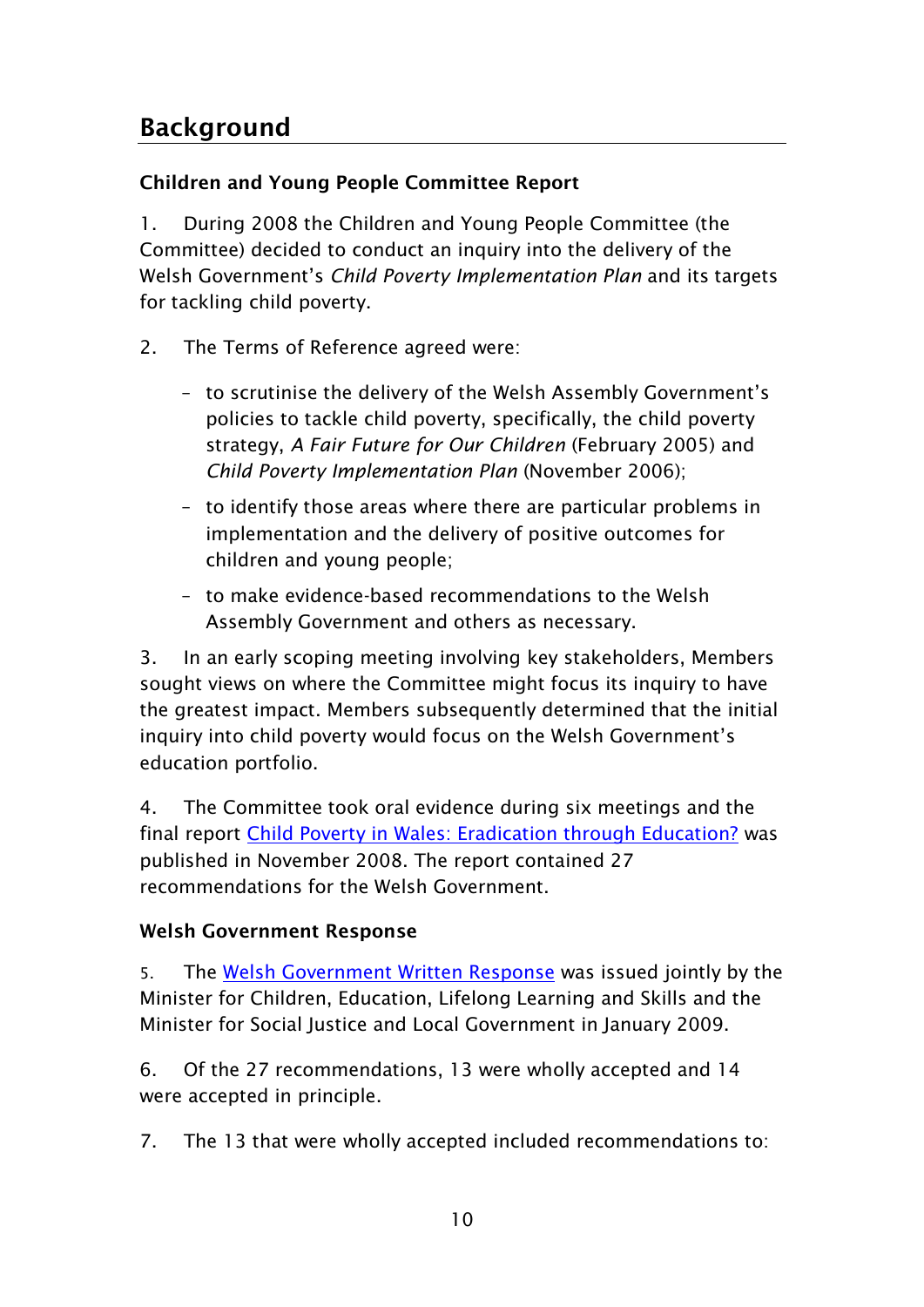- produce an updated and refreshed child poverty strategy;
- better disseminate good practice amongst schools in tackling the effects of poverty;
- commission research into the decline of educational progress in early years of secondary school with particular reference to children from poorer socio-economic backgrounds;
- initiate a study into the costs of education; and
- ensure that there is greater public clarity and awareness of guidance regarding the costs of school trips and the support available.
- 8. The 14 accepted in principle included recommendations to:
	- increase internal resources dedicated towards coordinating policies that impact on child poverty;
	- child poverty proof policies; set and publish child poverty targets for each Ministerial portfolio and schedule an annual debate, in Welsh Government time, on progress in meeting these targets;
	- review guidance in order to require proposals for school reorganisation to include an impact assessment detailing its impact on child poverty;
	- increase poverty education within mainstream teacher training and in training of other professionals working in an education setting;
	- commission research into the feasibility of delivering universal free school meals and consider piloting universal free school meals;
	- provide greater support to governors on the issue of child poverty;
	- monitor adherence to its guidance on school uniforms; and
	- enable greater consistency between schools, and across authorities, about minimising additional costs of education.

9. In December 2009, the Children and Young People Committee undertook a follow up review – calling in the then Minister for Children, Education, Lifelong Learning and Skills, Jane Hutt AM, to provide evidence.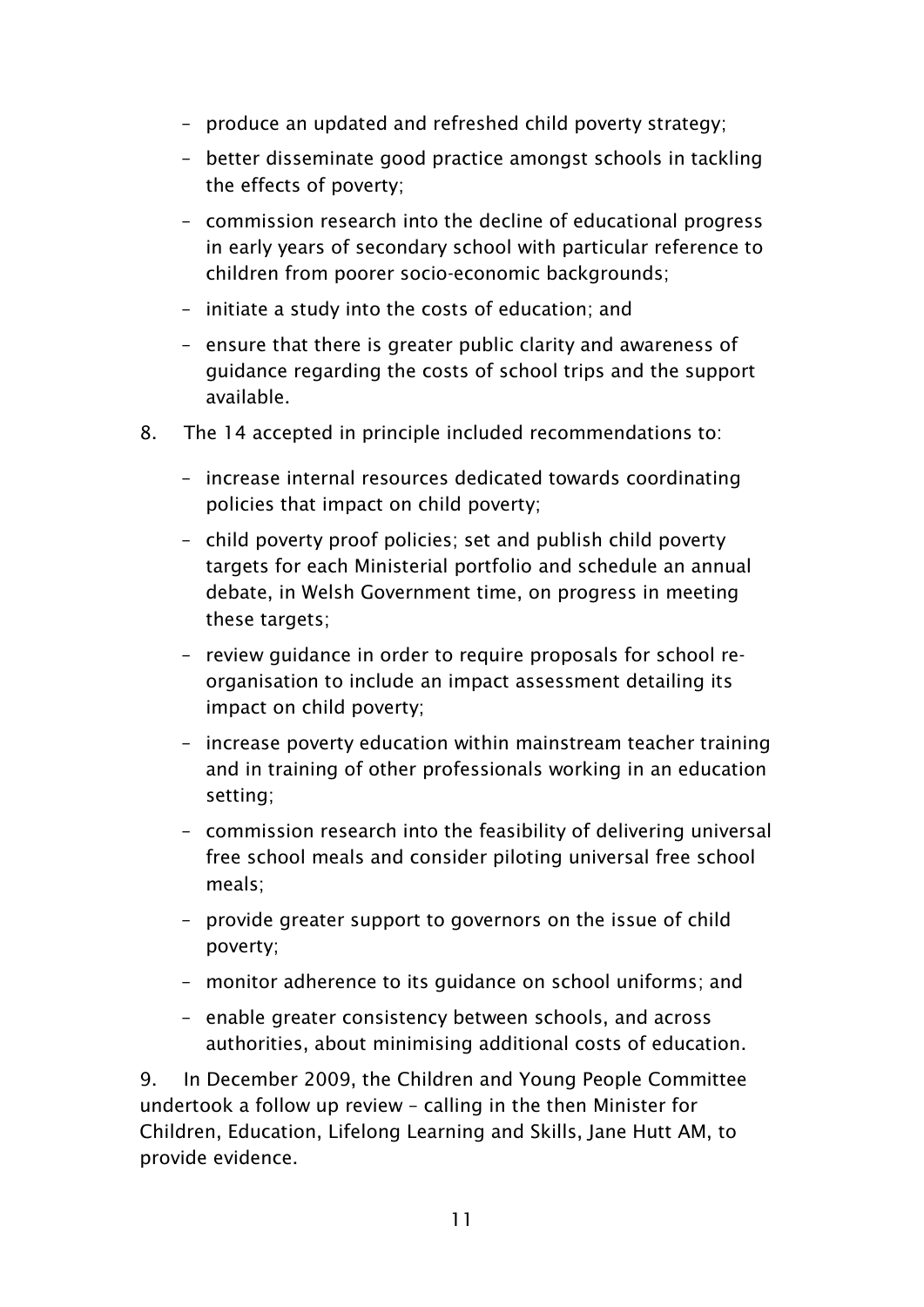10. In September 2010, the Committee invited stakeholders to give evidence to a further follow-up review of the progress made in eradicating child poverty through education. Three formal oral evidence sessions were held between October 2010 and January 2011. In January 2011, the Committee met informally with children and young people who have experienced living in poverty.

11. The Committee is grateful to all those who gave evidence to the inquiry, but particularly to the children and young people who gave us such a full and frank account of their experiences, and suggested some practical solutions to the problems they face. The Committee sincerely hopes that the recommendations in this report, and the ongoing work of the Welsh Government, will assist all children and young people living in poverty to reach their full potential in life.

### <span id="page-13-0"></span>**Definition of child poverty**

12. Child poverty relates to much more than financial need. The definition of child poverty used for the purposes of this inquiry include:

- income based poverty;
- service based poverty;
- participation based poverty.

<span id="page-13-1"></span>13. Based on these definitions, children who are young carers, looked after children and those living in other challenging circumstances could be facing the effects of poverty. Recommendations in this report should be considered for the benefit of all children and young people facing the effects of poverty, not just those living in previously defined areas of disadvantage (such as Flying Start areas).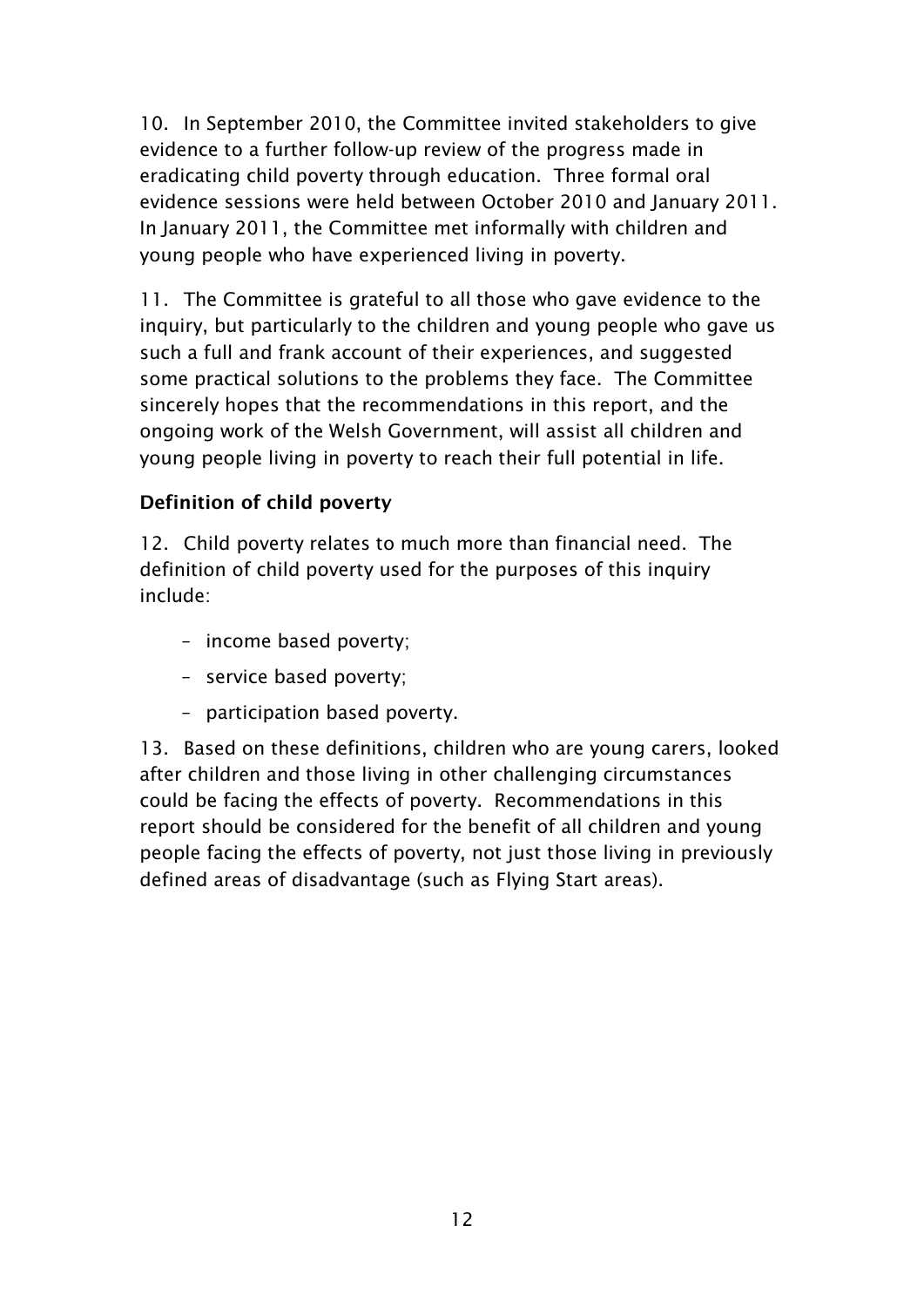# **Key Themes**

14. During the Committee's original inquiry in 2008, three key themes relevant to addressing child poverty through education emerged. These were;

- the need for a coherent national strategic direction;
- the role of schools in mitigating against the effects of child poverty;
- the fact that schools cannot do it alone, and the need for greater emphasis on a range of out-of-school and community based services to support young people.
- <span id="page-14-0"></span>15. This report will revisit each of these themes in turn.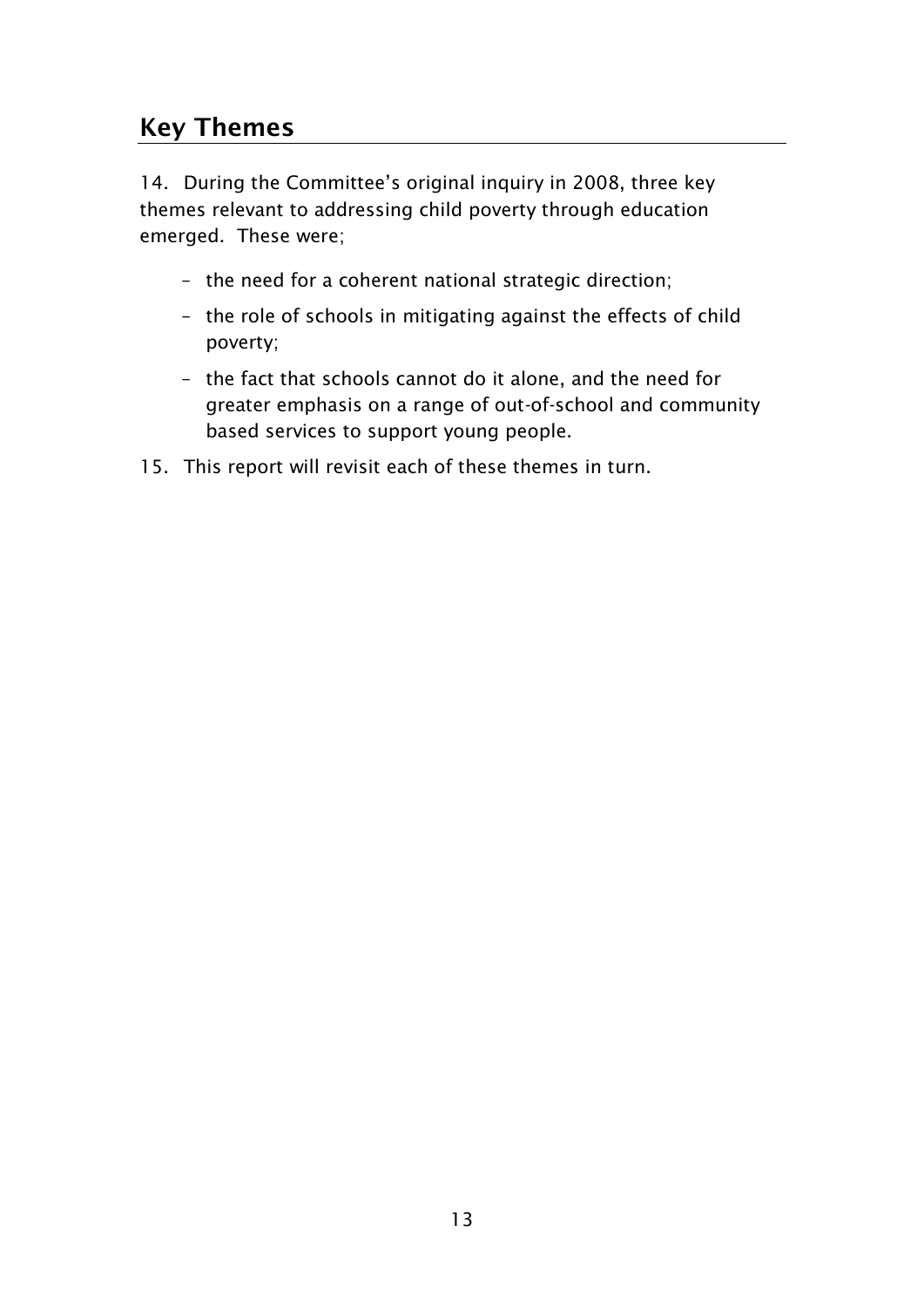# **National strategic direction**

16. Although the Welsh Government is committed to eradicating child poverty, during the Committee's original inquiry in 2008, witnesses told the Committee that they "considered Wales to lack a clear, coherent and up-to-date approach to tackling child poverty." 1

17. Professor David Egan told the Committee in 2008 that:

"…in the heady world and prolific policy atmosphere that has followed the devolution of power to Wales, policy integration and synergy have not always been strong features. It is likely that Ministers and Assembly Government officials would be the first to recognise this weakness in the policy agenda." 2

18. Save the Children also told the Committee at that time that they were concerned that "a lack of strategic vision could lead to resources being ineffectively targeted."<sup>3</sup>

19. In November 2011, Huw Lewis AM, the Deputy Minister for Children, told the Committee that "several significant things have happened since [the Committee reported in 2008] to ensure strategic overview regarding our direction of travel on child poverty."<sup>4</sup> One of the most significant of those things is the enactment of the Children and Families (Wales) Measure 2010, which became law in February 2010. The Measure places a duty on the Welsh Ministers to publish a strategy to reduce child poverty, and to keep this under review. In order to fulfil this commitment, a new Child Poverty Strategy and associated Delivery plan was published by the Welsh Government for consultation in May 2010, with one of its stated aims being to reduce inequalities in educational attainment. The consultation closed in August 2010 and the final Strategy is expected to be published early in 2011.

20. Professor David Egan told the Committee that he felt very strongly that:

<sup>&</sup>lt;sup>1</sup> National Assembly for Wales Children and Young People Committee, 'Child Poverty in Wales: eradication through education" November 2008, page 11

<sup>2</sup> ibid

<sup>3</sup> ibid

<sup>4</sup> Children and Young People Committee meeting Record of Proceedings (ROP), 16 November 2010, paragraph 9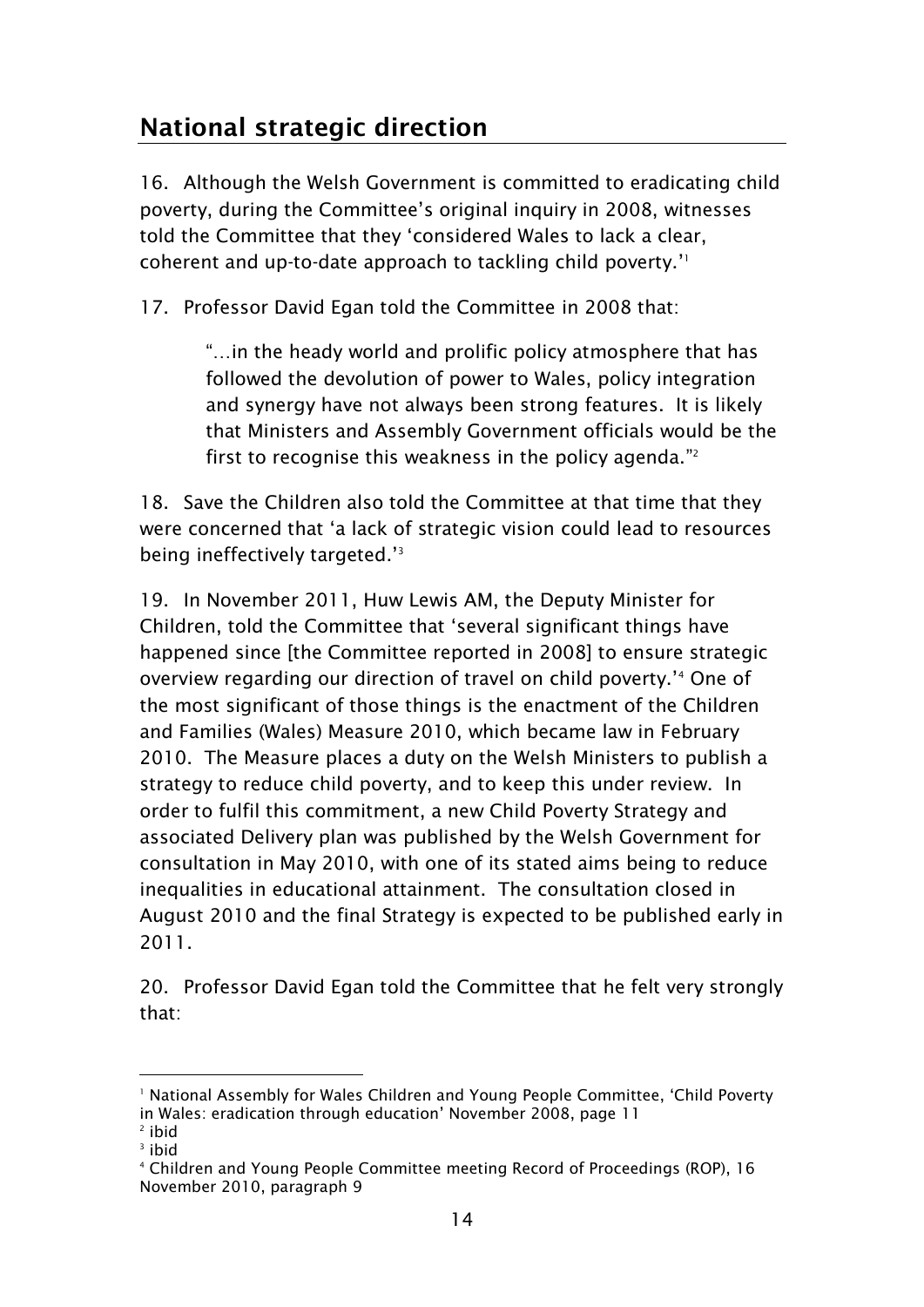"the high level strategy, in a sense, needs to be the high level commitment… There is almost a need to get a national sense of purpose. I am one of those people who believe that often, one of the things about those schools that make a difference is that they believe that they can make the difference. They have a clear sense of moral purpose." 5

21. The Committee hopes that the duties that the Children and Families (Wales) Measure 2010 places on the Welsh Ministers and other Welsh Authorities, including Local Health Boards to produce new strategies and action plans to tackle child poverty locally, will provide the strategic focus necessary to instil the belief that child poverty can be addressed.

22. The Committee welcomes the Children and Families (Wales) Measure 2010 and looks forward to the publication of the updated Child Poverty Strategy that has been developed as a result of the Measure. The Committee will recommend in its legacy report that any successor Children and Young People Committee monitors the progress made by the Welsh Government and its delivery partners in implementing the Child Poverty Strategy throughout the fourth Assembly.

### <span id="page-16-0"></span>**Families First**

23. The Committee also welcomes the new Families First initiative which will place the family at the centre of service delivery. The Deputy Minister for Children explained the approach of Families First to the Committee. He said:

> "…as we build Families First, we need a situation where, on the ground, professionals are dealing with the complexity of an issue that might present itself, which may not be based at the school at all but might be affecting what is happening to the child"s education. For instance, there may be an overcrowding problem at home. It is about how you build a team of professionals that is aware and alerted to the fact that this overcrowding problem is leading to an educational problem or a behavioural problem, and what professionals you need to

<sup>-</sup><sup>5</sup> ROP, 11 January 2011, paragraph 59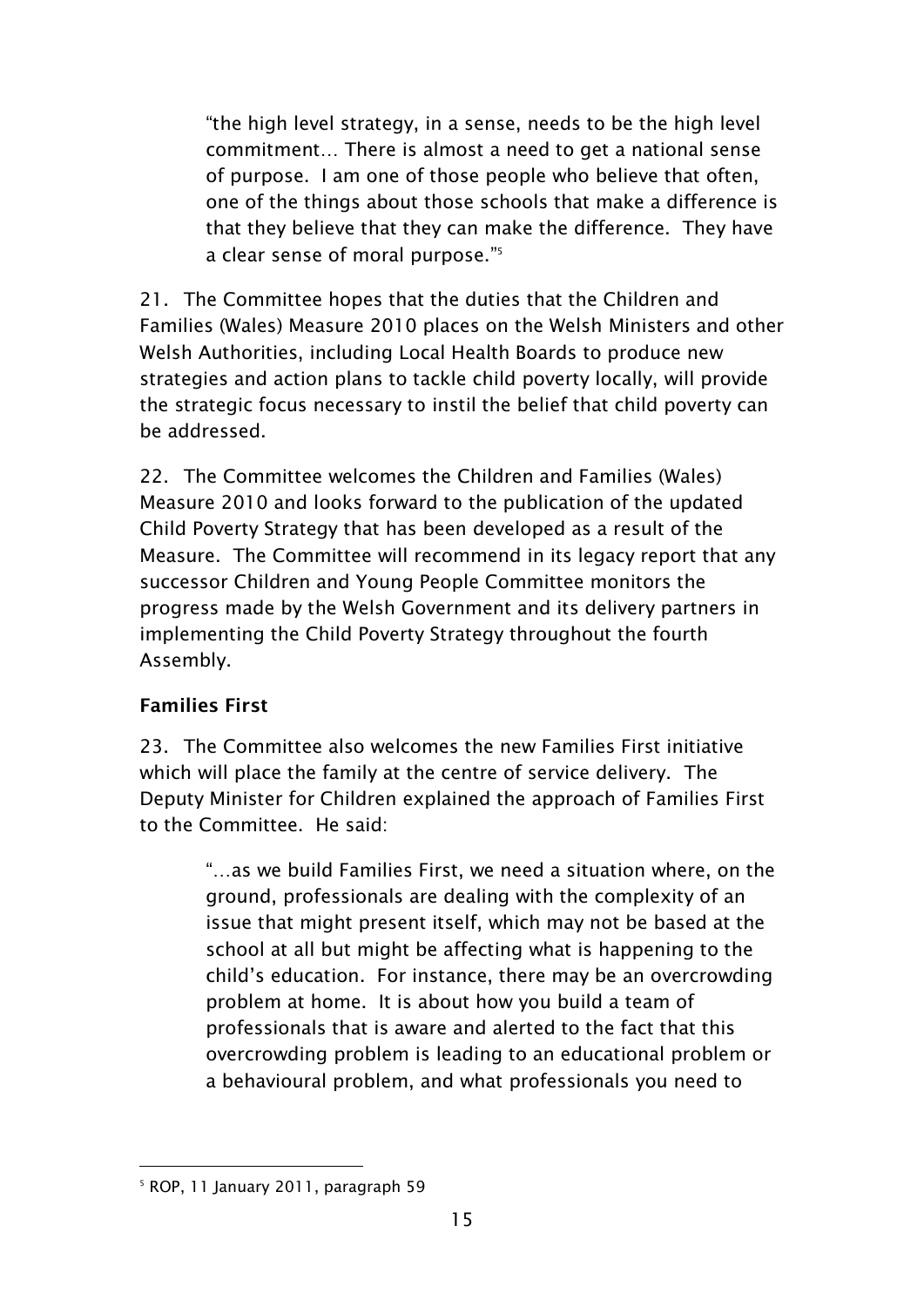bring together around that family to address that as quickly as possible." 6

24. The WLGA also welcomed the Families First initiative and recognised that proper support for children living in poverty 'needs a coordinated response from various agencies to make sure that it is comprehensive."<sup>7</sup>

25. However, Geraldine Murphy of the End Child Poverty Network Cymru voiced concerns regarding the transition of funding from the Children and Youth Support Fund (Cymorth) to the new Families First initiative that will take place in 2011-12. She told the Committee that:

> "concerns are shared nationally and locally about what will happen to the services that will not meet the criteria of Families First. Families First should be very broad-based about preventative and family support work, but Cymorth will not be able to do all of that. There is concern about the services that might be lost, which would have contributed to it in a longer term or in a wider context, such as advocacy services, counselling, school counselling, and bereavement counselling. Various services that have developed youth work are now being paid for by Cymorth, but perhaps Cymorth will not be able to do all of that and meet the new challenge, too. That is the main issue that partnerships and local authorities will be concerned about against falling budgets." 8

26. The Committee notes the Welsh Government"s commitment to Families First as a holistic approach to alleviating child poverty, with "the social and cultural capital of families and children [being] as of much concern as the bare bones of scores in arithmetic or spelling tests," 9 Given this rounded approach, it would seem to be reasonable that Families First should grow from the services that are already available locally, where those services offer a clear contribution to the social and cultural capital of families who access them.

**The Committee recommends that the Welsh Government issues guidance to enable existing services that have been developed locally and paid for by Cymorth to be properly assessed by local** 

<sup>66</sup> ROP, 16 November 2010, paragraph 49

<sup>7</sup> ROP, 2 November 2010, paragraph 205

<sup>8</sup> ROP, 11 January 2011, paragraph 75

<sup>9</sup> ROP, 16 November 2010, paragraph 64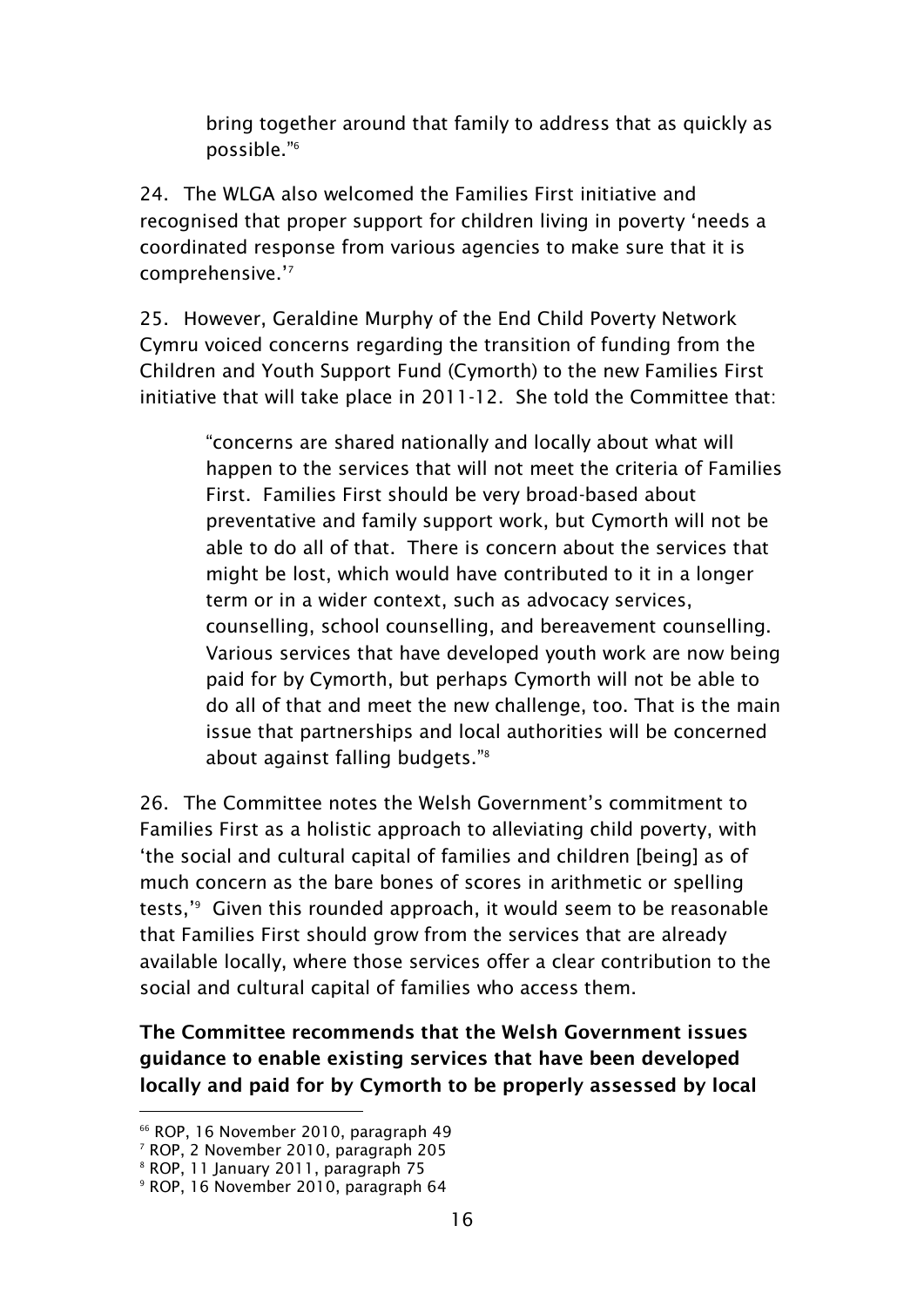**government and, where appropriate, adapted to deliver the new Child Poverty Strategy rather than being lost altogether.**

#### <span id="page-18-0"></span>**Implementation and Monitoring**

27. Professor David Egan told the Committee that although Wales has become "policy rich" since devolution, it has also become "implementation poor". He cited the example of the Raising Attainment and Individual Standards in Education (RAISE) programme, citing interim reports that suggested there was a weakness in its implementation. Professor Egan pointed out that the Welsh Government was under pressure to get the money out to schools and so "for laudable reasons, the money was put into the system as quickly as possible.' However,

> "there could have been a period of reflection where we could have looked more extensively at strategies that were being used in other parts of the UK and internationally to tackle these issues, to see how we could best spend that money."<sup>10</sup>

28. Professor Egan also suggested that the new child poverty strategy, due to be published early in 2011, would benefit from an implementation phase that took an area-based approach and would provide the materials that all schools will need to close the achievement gap. He also called for a:

> "policy evaluation stage [which] should begin from the summer term of 2010 and continue throughout the life of the strategy, reporting at key points such that it is able to influence its ongoing development. The nature of the evaluation should be highly innovative and represent a commitment by DCELLS and the Welsh Assembly Government to make a step-change in the utilisation of evidence-informed policy."<sup>11</sup>

29. No targets have yet been set by which to measure the success of Families First. The Deputy Minister for Children told the Committee that:

<sup>10</sup> ROP, 11 January 2011, paragraph 13

<sup>&</sup>lt;sup>11</sup> CYP(3)-01-11, paper 1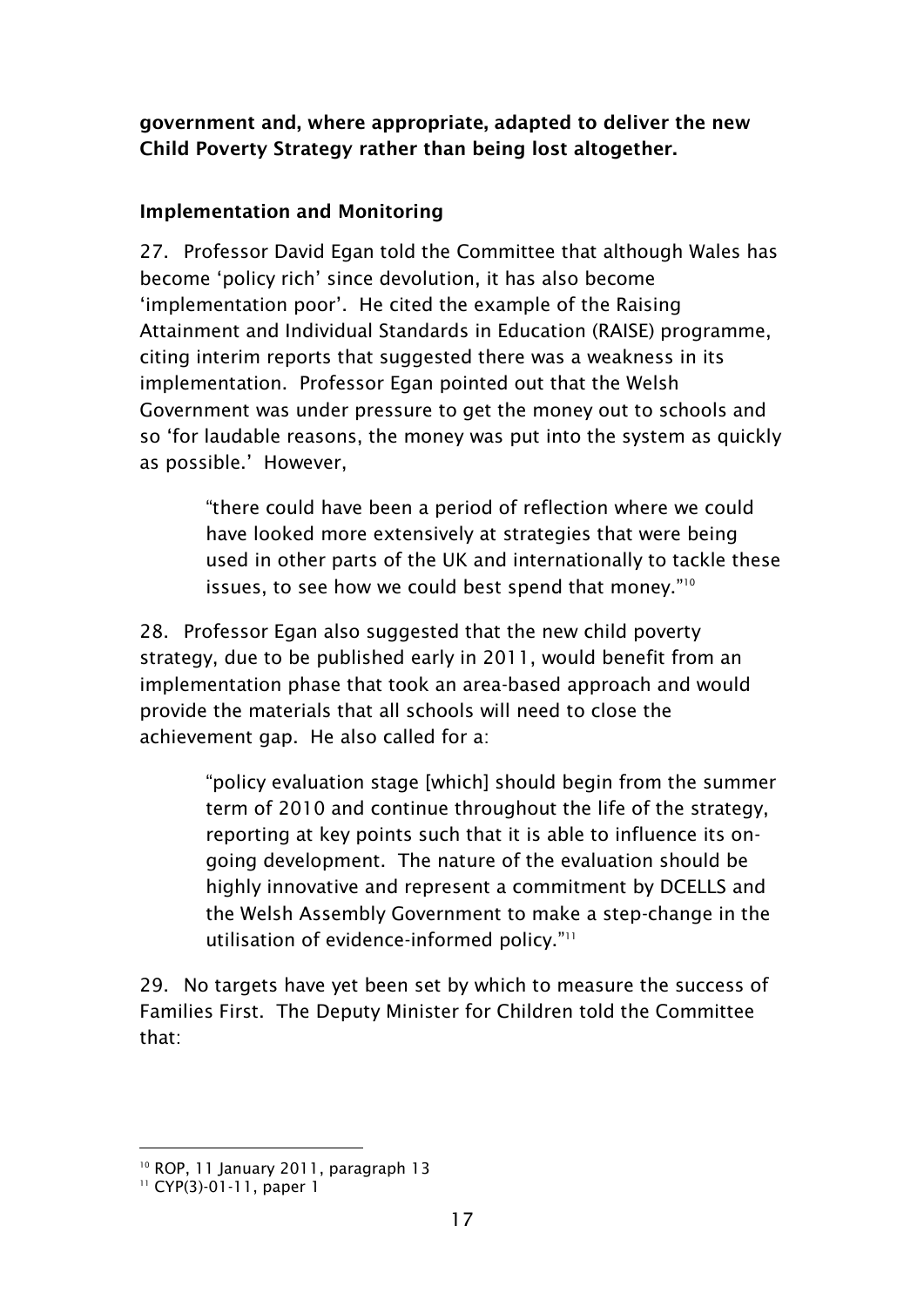"We do not intend to include targets or milestones at the moment; I do not have any immediate thoughts or considerations about adding them." 12

30. In order to judge the successes of the broad and cross cutting aims of the Families First approach and the child poverty strategy, the Committee considers results-based accountability and intelligent targets to be necessary.

31. The WLGA highlighted some of the issues related to the design of such targets. Naomi Alleyne, Director of Equalities and Social Justice, WLGA, told the Committee that:

> "some of the other issues around extracurricular and afterschool activities that also have a positive impact on people"s social and emotional wellbeing, which then increases, if you like, their ability to perform better in school, are key issues that need to be gauged as well. It is difficult sometimes to know what the intervention is that has led to the outcome that you are looking for. It is very complex but, nevertheless, all those types of factors need to be monitored, to identify what works and what needs to be shared and replicated elsewhere." 13

32. Professor David Egan told the Committee that he thought that:

"there is now a much greater awareness of [child poverty in an educational context] and the monitoring of it. There is much greater collection of evidence…We just need to collate the evidence so that we have a clear evidence base."<sup>14</sup>

33. It is imperative that successful, as well as less successful, actions are identified for future policy development. As Sean O"Neil of the End Child Poverty Network pointed out:

> "we do need a stronger evidence base of what has worked, certainly now at a time of cuts and reduced budgets." 15

34. The cross cutting nature of the child poverty strategy and the Families First approach will make it all the more important to monitor progress in order to avoid duplication and ensure the complementary

<sup>&</sup>lt;sup>12</sup> ROP, 16 November 2010, paragraph 64

<sup>&</sup>lt;sup>13</sup> ROP, 2 November 2010, paragraph 197

<sup>14</sup> CYP(3)-01-11, paper 1

<sup>&</sup>lt;sup>15</sup> ROP, 11 January 2011, paragraph 70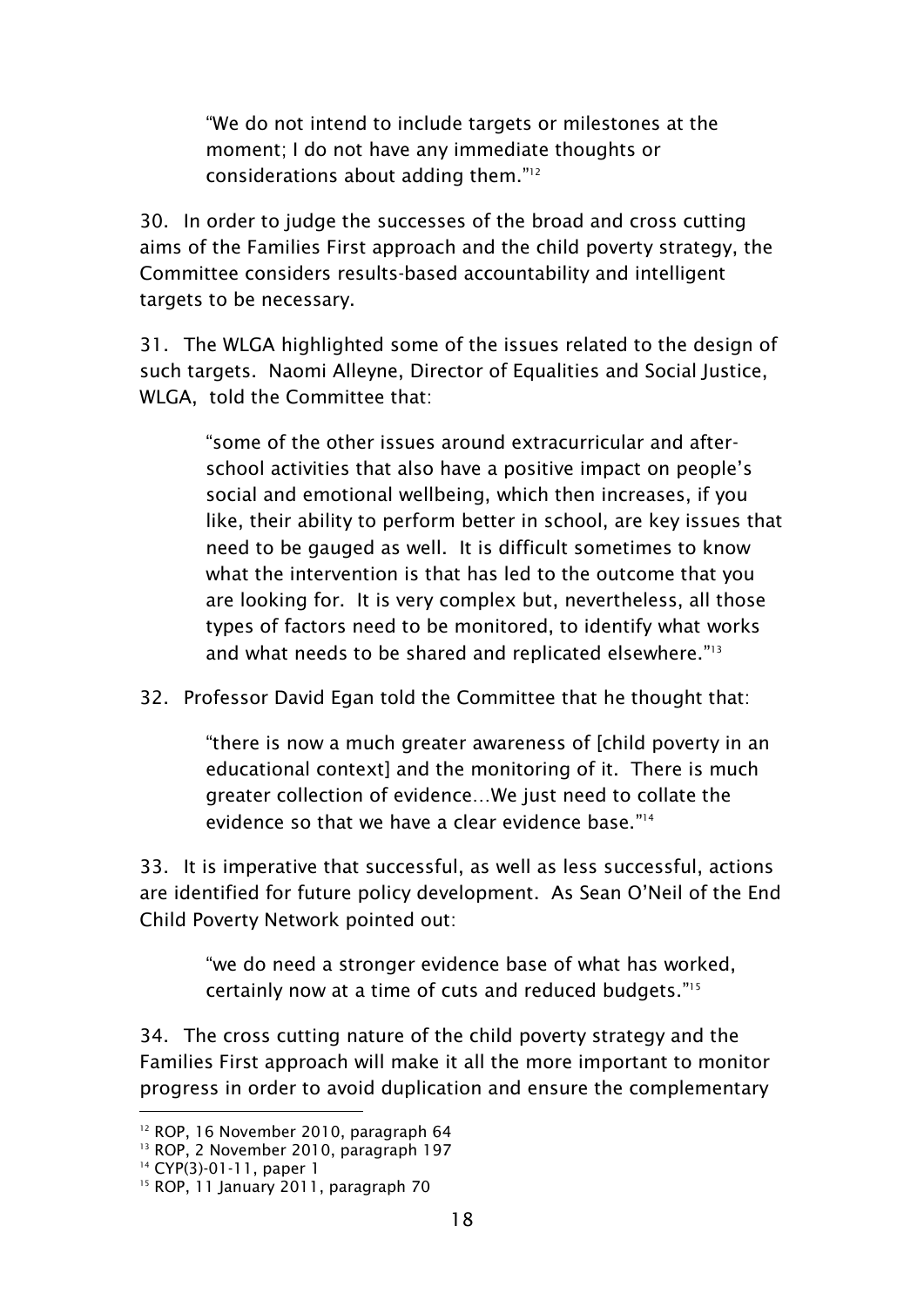nature of policies across the board. Sean O"Neil"s evidence to the Committee concurred with Professor Egan"s suggestion that the mechanisms for evidence collection are already in place. Sean O"Neil said:

> "some of the key mechanisms that have arisen since we last spoke to the committee relate to the children and young people"s wellbeing monitor. We understand that a revised monitor will come out in the spring, which will give us a better sense of the improvements that policies are making to the lives of and outcomes for children and young people. There have also been the child poverty statistical bulletins, which have tracked the 31 milestones and targets in the original strategy, which are updated through the Wales statistics website. In addition, we have the outcome measurement framework." 16

35. The Committee recognises that each intervention may have multiple benefits for individuals and that it is not always easy to measure which action resulted in a particular outcome. However, without proper monitoring, it is impossible to develop evidence based policies in the future and ensure proper value for money.

**The Committee recommends that the Welsh Government works closely with all delivery partners, and utilises external expertise if necessary, to identify a set of appropriate measures that will enable a thorough evidence-based evaluation of Families First and the child poverty strategy to be carried out at key points.**

**The Committee recommends that on-going evidence based policy evaluation is carried out at key points in the development of Families First and the Child Poverty Strategy.**

**The Committee recommends that the Welsh Government should introduce stronger measures for holding local authorities to account, requiring them to demonstrate by 2012, in line with the roll out of Families First, how funding received from the Welsh Government has impacted on child poverty locally.** 

<sup>-</sup><sup>16</sup> ROP, 11 January 2011, paragraph 70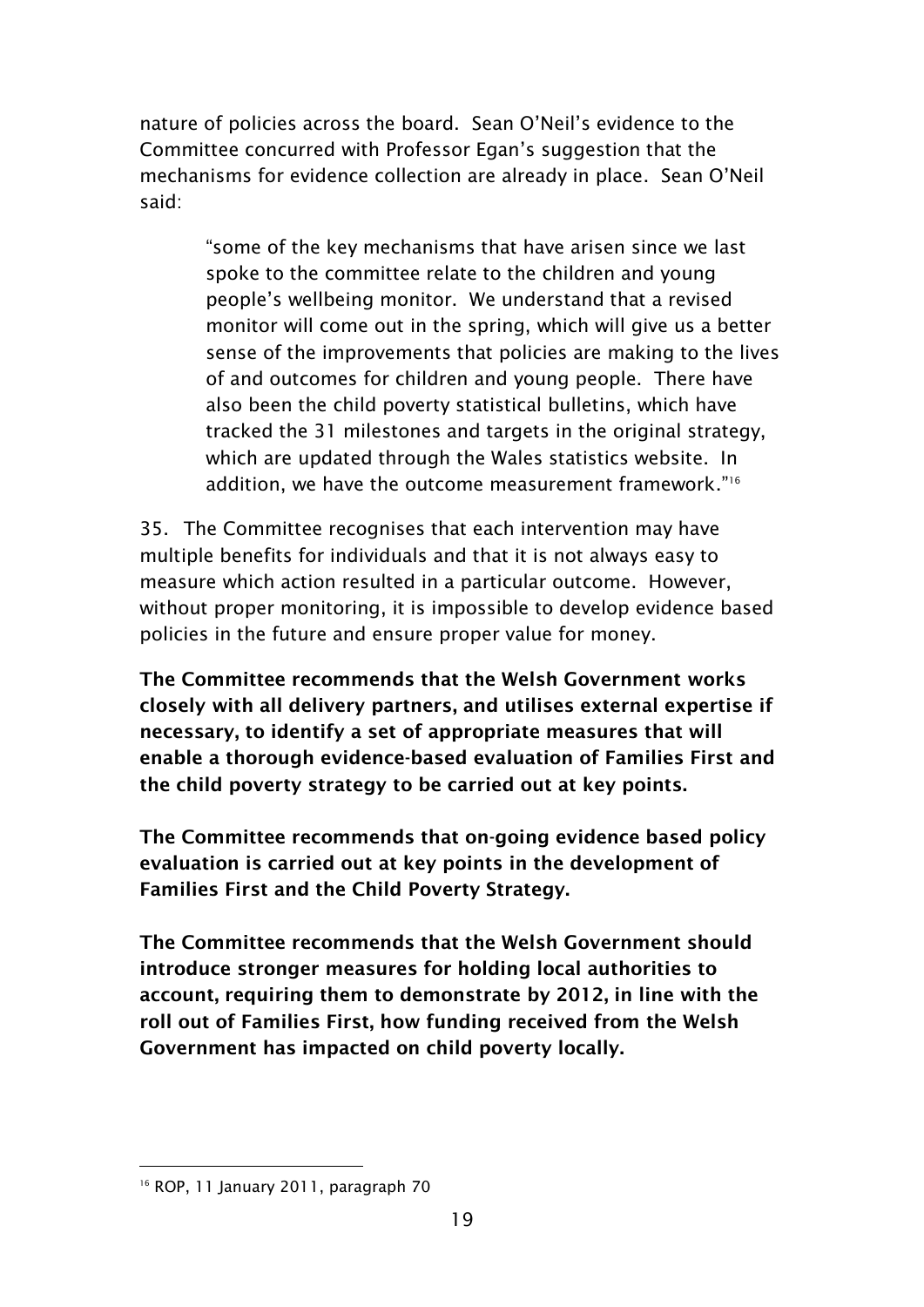# <span id="page-21-0"></span>**The Role of Schools**

36. Witnesses agreed that schools have a key role to play in eradicating the effects of child poverty through education, although there was also a recognition that schools cannot succeed alone.

#### <span id="page-21-1"></span>**Sharing best practice**

37. Professor Egan pointed out that "We have outstanding practice in pockets of Wales, some of which takes place in extremely challenging circumstances."<sup>17</sup> The challenge, as the Committee sees it, is to replicate the outstanding practice across Wales.

38. In 2008 the Committee highlighted the importance of training for teachers and school governors in order to increase their awareness of child poverty issues. The Welsh Government issued the Raising Attainment and Individual Standards in Education framework (RAISE) in 2006 to help tackle the link between socio-economic disadvantage and educational under-achievement. Sean O"Neil of End Child Poverty Network Cymru, told the Committee that since the Committee"s 2008 report was published, results from RAISE schools showed that:

> "where teachers had a better understanding of the impact of poverty on their children, there were much better responses, more understanding within the school and a better working relationship." 18

39. In his evidence to the Committee, Professor David Egan cited a report by Michael Barber that said "when you look at the countries that topped the PISA [Programme for International Student Assessment] tables, one of the things that stands out is the outstanding quality of teaching." 19 He went on to say;

> "Shanghai, China came into PISA for the first time in 2009, and it has topped the tables. We know that Shanghai is an outstanding country for the investment it puts into its teachers and their development, and that of its leaders, and so on. All of those things are hugely important, and that is recognised now in Wales. What we have to do is ensure that we embed

<sup>-</sup><sup>17</sup> ROP, 11 January 2011, paragraph 32

<sup>&</sup>lt;sup>18</sup> ROP, 11 January 2011, paragraph 122

<sup>&</sup>lt;sup>19</sup> ROP, 11 January 2011, paragraph 44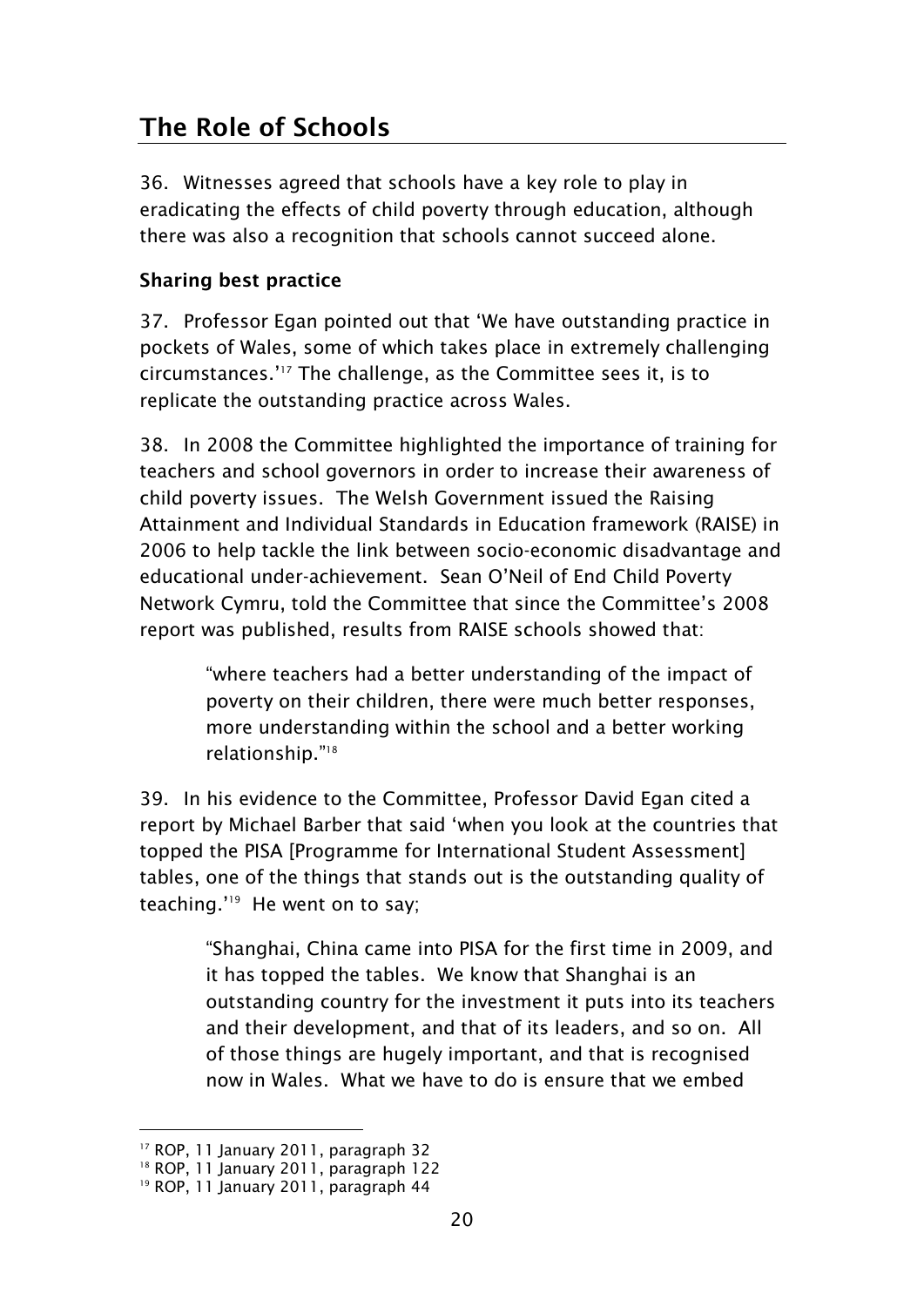those things, and we are trying to do it at a time when it is challenging in terms of funding." 20

40. However, training alone is unlikely to generate step-changes in the way schools tackle the effects of child poverty. As already discussed, it is also necessary for schools to believe that they can make a difference.

41. Clearly, leadership within schools will be vital to nurturing that belief and Professor David Egan spoke of some "hugely committed leaders, teachers, governors, parents and students. We should be supporting them more, and enhancing their role.<sup>'21</sup> But he also felt that:

> "if you are a leader, a teacher, a governor or a student in a school in challenging circumstances, a lot of the time you are treading water, you are getting through the day and week… therefore, you see innovation and new ideas as a threat; you see new policies as a threat and that is endemic, culturally."<sup>22</sup>

42. One of the key tools for developing greater awareness of how to tackle low educational achievement and child poverty is the School Effectiveness Framework. The WLGA described "enthusiasm about the school effectiveness framework and a welcoming of it across local government" and told the Committee that the Framework was a "good example of local government and the Welsh Assembly Government working together'.<sup>23</sup>

43. The WLGA also told the Committee that the School Effectiveness Framework is 'based on evidence of what has worked in the past'.<sup>24</sup> This evidence based approach provides tried and tested ways of raising the educational attainment rates of children living in poverty and as such:

> "it brings together a range of lessons that we have learned recently about effective ways of challenging poverty and low educational attainment, which, as I said, is about people not doing it on their own. It is about community involvement,

<sup>&</sup>lt;sup>20</sup> ROP, 11 January 2011, paragraph 44

<sup>21</sup> ROP, 11 January 2011, paragraph 41

<sup>22</sup> ROP, 11 January 2011, paragraphs 37-39

<sup>23</sup> ROP, 2 November 2010, paragraph 190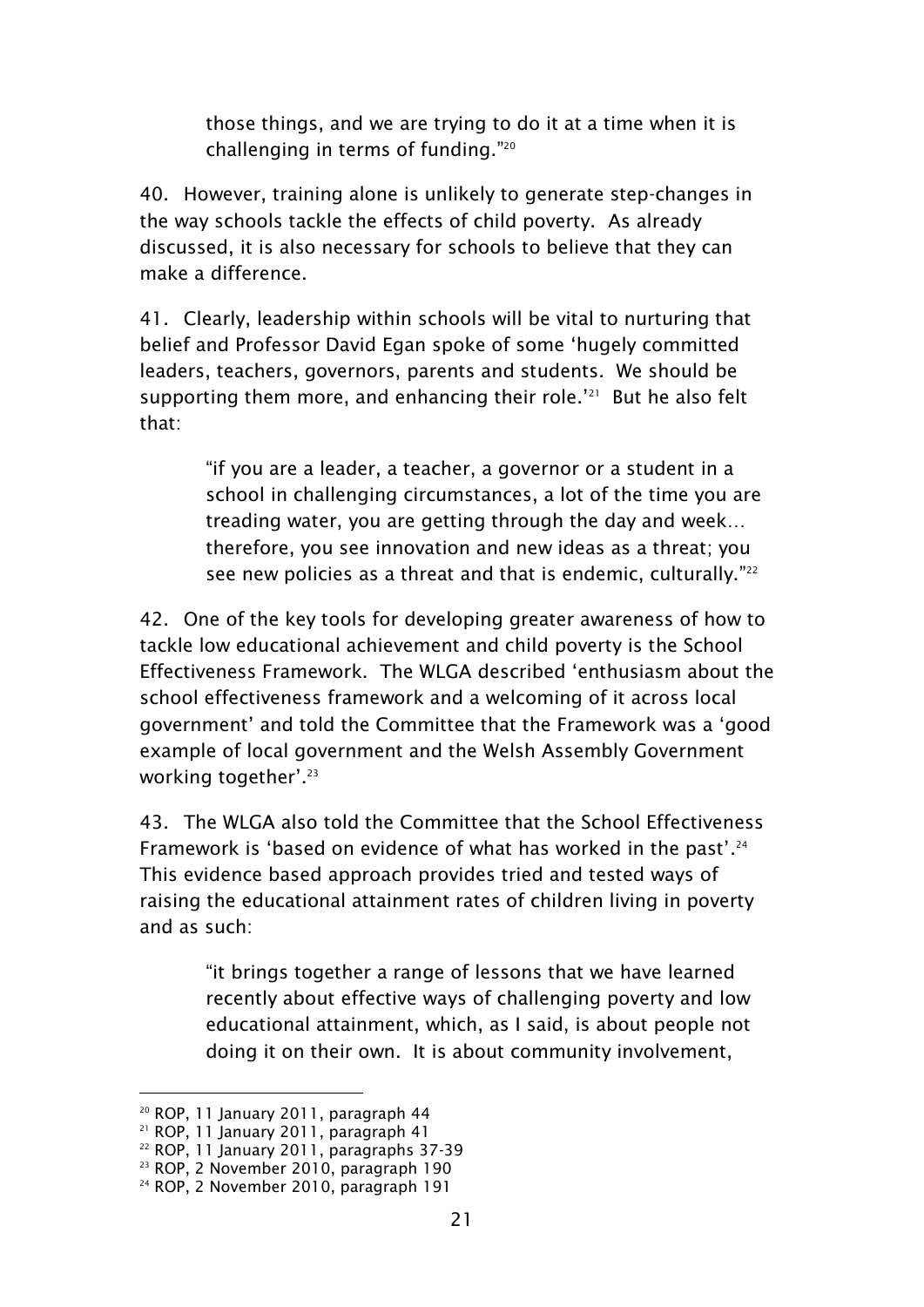school involvement, and the leadership that is provided at all different levels." 25

44. However, it is worth noting Professor David Egan"s comments to the Committee, that:

> "we do not have a problem with disseminating good and effective practice in Wales. We are still finding that effective practice, for some reason, is not a good traveller. I can think of a particular local authority, which I do not want to mention, where there are challenging socioeconomic circumstances, which has an outstanding secondary school that is probably in the top 5 per cent of secondary schools in the UK in terms of what it achieves. The other five or six secondary schools in that area do not achieve anything like that level of success. It is not that the local authority has not tried to share the effective practice of that one school amongst the others, but it is not succeeding. For some reason, which is quite complex, that kind of effective practice is not a good traveller."<sup>26</sup>

45. The Committee considers it essential that school leaders are able to adapt examples of good practice to their own circumstances. Schools that are geographically close to one another do not necessarily share the same pupil demographic and each may be on a different stage of their journey towards eradicating the attainment deficit. However, good leaders should be able to adapt good practice from elsewhere to suit their own needs, and local authorities should invest in those leadership skills necessary for the task.

**The Committee recommends that the Welsh Government recognises that leadership is a necessary core skill for all school leaders, staff and governors. The Committee further recommends that the Welsh Government issues guidance to local authorities that advises them that leadership development should be included in continuing professional development programmes for head teachers and senior school staff. The Welsh Government should ensure that local authorities are effective in challenging schools and intervening when necessary where cultures that promote high standards of achievement, especially for disadvantaged learners, are not fostered.**

<sup>25</sup> ROP, 2 November 2010, paragraph 190

<sup>&</sup>lt;sup>26</sup> ROP, 11 January 2011, paragraph 30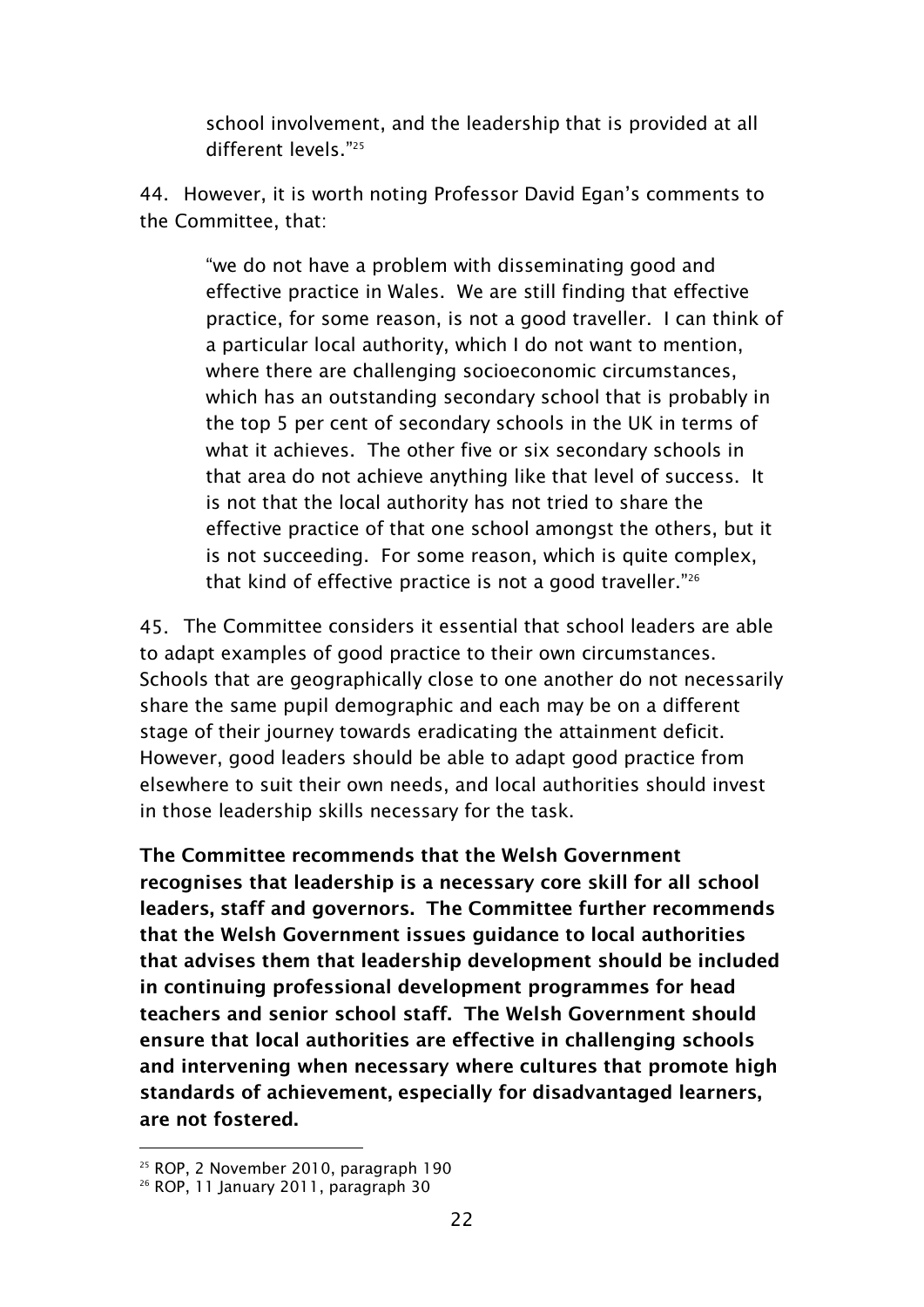### <span id="page-24-0"></span>**The Partnerships Support Unit**

46. The sharing of good practice has also been facilitated by the Welsh Government funded Child Poverty Solutions Wales and Partnerships Support Unit (PSU). However, the PSU is due for closure in April 2011 and the End Child Poverty Network raised their concerns that the closure would result in the loss of some of the work that was currently being done.

47. The PSU has supported Child Poverty Solutions Wales, which only has one member of staff, by offering staff-time in kind. Following the closure of the PSU, the End Child Poverty Network felt that the resulting loss of support for Child Poverty Solutions Wales will mean:

> "people"s hours out in the fields supporting people will be essentially halved for Child Poverty Solutions."<sup>27</sup>

48. It is unclear at this stage which functions of the PSU may be lost following the closure of the unit as the PSU is in discussion with Child Poverty Solutions as to which of its functions will be incorporated into Child Poverty Solutions Wales" work post April 2011.

**The Committee recommends that the Welsh Government monitors the capacity of Child Poverty Solutions to deliver its agreed functions following the closure of the Partnership Support Unit. While any decision on allocation of resources is a matter for the Welsh Government, the Committee further recommends that any functions of the PSU that cease following its closure are not lost because they have 'fallen through the cracks' but because the Minister has made an informed and strategic decision to end support for such functions.**

### <span id="page-24-1"></span>**Mitigation of additional costs of education**

49. Families who meet the means testing criteria are able to claim free school meals for their children, along with uniform grants and access to funds that will help fund educational school trips.

50. The Deputy Minister for Children told the Committee that:

<sup>-</sup><sup>27</sup> ROP, 11 January 2011, paragraph 83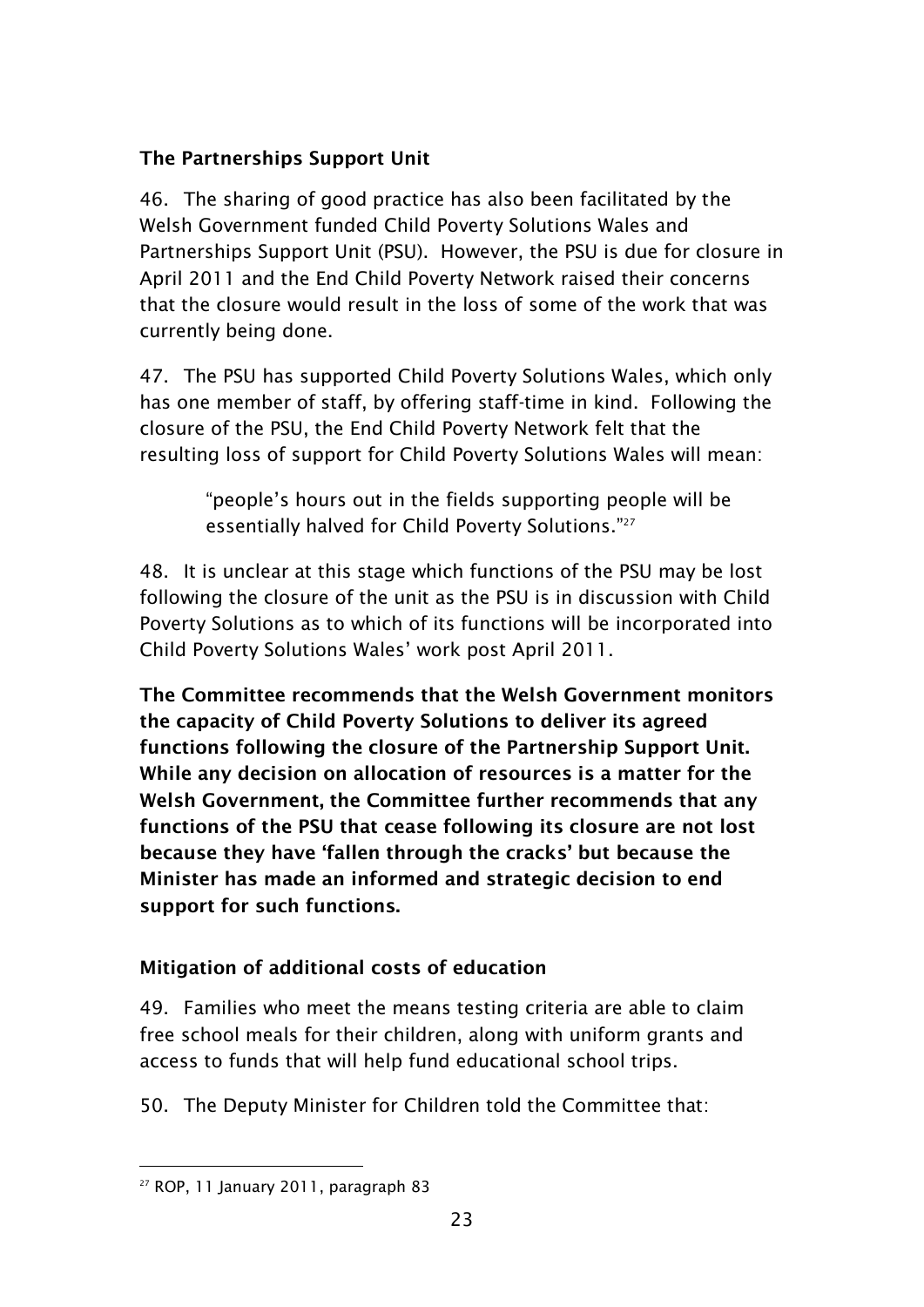"our school uniform grant has one of the highest take-ups of any grant there ever was. Take-up for that grant is about 97 per cent, so it is well worth preserving." 28

51. The Committee was pleased to hear that such a high percentage of the grant was being taken up. The Committee notes that the grant is intended to cover the cost of generic school uniform rather than garments that carry the school logo, although guidance has been issued by the Welsh Government to local governments stating that schools 'should consider the necessity of requiring such items.'<sup>29</sup>

52. The Deputy Minster also told the Committee that the take up of free school meals was reported by as being a significantly lower percentage than that of the uniform grant. He said:

> "the latest school census shows that about 60,000 children, which is about 74 per cent of eligible pupils, took up their free school meal entitlement on that census day. That breaks down to about 78 per cent of eligible pupils in primary schools, 75 per cent of eligible pupils in special schools, and about 68 per cent in secondary schools." 30

53. The Committee received evidence in 2008/9 that strongly suggested that eligible families who chose not to take up free school meals did so because of the stigma they associated with doing so. In 2011, the Committee heard first hand from children and young people just what that feels like. Save the Children worked with Young Ambassadors from Cardiff who attended Millbank Primary School, Ely; Moorland Primary School, Splott and Willows High School and North Ely Youth Centre, to explore the issues faced by children and young people living in poverty. The children and young people presented their findings to the Committee at the National Assembly Offices in Cardiff on 13 January 2011. The following is an extract from a scene written by the young ambassadors from Willow High School and North Ely Youth Centre in which a young person is bullied by her peers who have taken money from her and made fun of her old, badly fitting uniform.

<sup>28</sup> ROP, 16 November 2010, paragraph 78

<sup>&</sup>lt;sup>29</sup> Welsh Assembly Government 'Guidance for Governing Bodies on School Uniform and Appearance Policies" issued February 2008, updated February 2010 <sup>30</sup> ROP, 16 November 2010, paragraph 68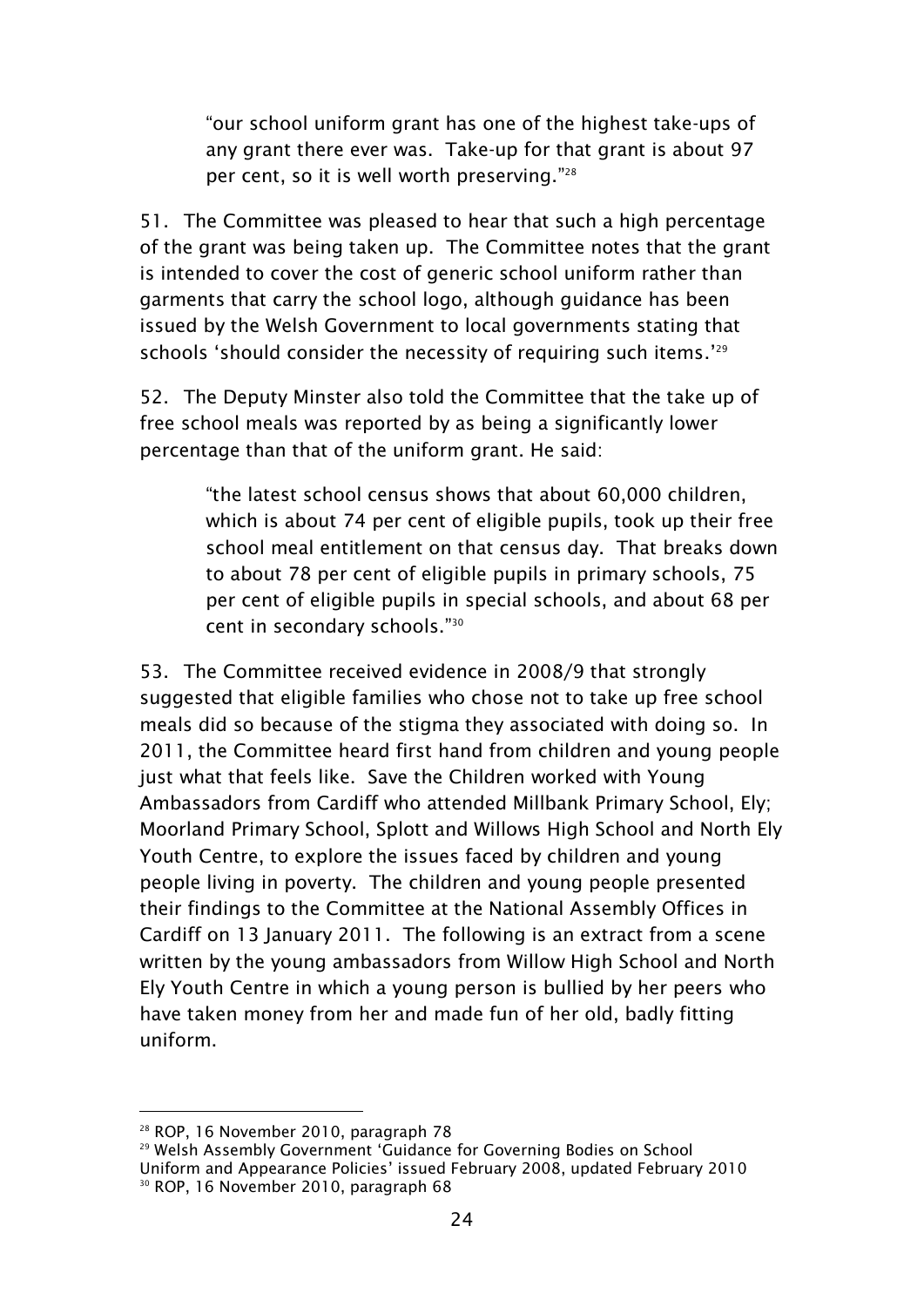**"Teacher:** It seems I have a solution to your problems. I"ve been having a word with a few people (*winks at the audience*) and they've been very kind to me and offered some money (*winks again*) to help pay for new uniforms for you.

**Victim:** What! *(protesting*), I don"t need help like that

**Teacher:** Yes, I think you do.

**Victim:** Ugh!

**Teacher:** (*Breathes in and turns to the Bullies*) and also someone is coming in to talk to your parents to see if you both could be eligible for free school meals and then you won"t need to "tap" anyone for any cash to get some lunch.

**Bully 2:** OMG, that is sooo embarrassing,

**Bully 1**: Free school meals is so eww. Everyone knows free school meals is for doughnuts. Those tokens are just disgusting pieces of plastic.

**Teacher:** don"t worry a friend of mine (*winks to the audience again)* is looking into getting a new system to make it less obvious you are getting tokens for lunch.

**Bully 2:** thank god for that

**Bully 1**: Yeh." 31

-

54. The Committee are very grateful to the young ambassadors who delivered this, and all of the other presentations to the Committee. The honesty and passion of the children and young people made their evidence all the more powerful and for that, we are grateful.

55. The issue of stigma relating to free school meals has been recognised and discussed for many years, but for the children and young people who would rather forgo a meal than risk derision from their peers, stigma is more than just an issue for discussion – it is the reason for their hunger.

56. The Deputy Minister for Children told the Committee that:

<sup>&</sup>lt;sup>31</sup> Save the Children Young Ambassadors evidence to the Welsh Assembly Children and Young Peoples Committee 13th February 2011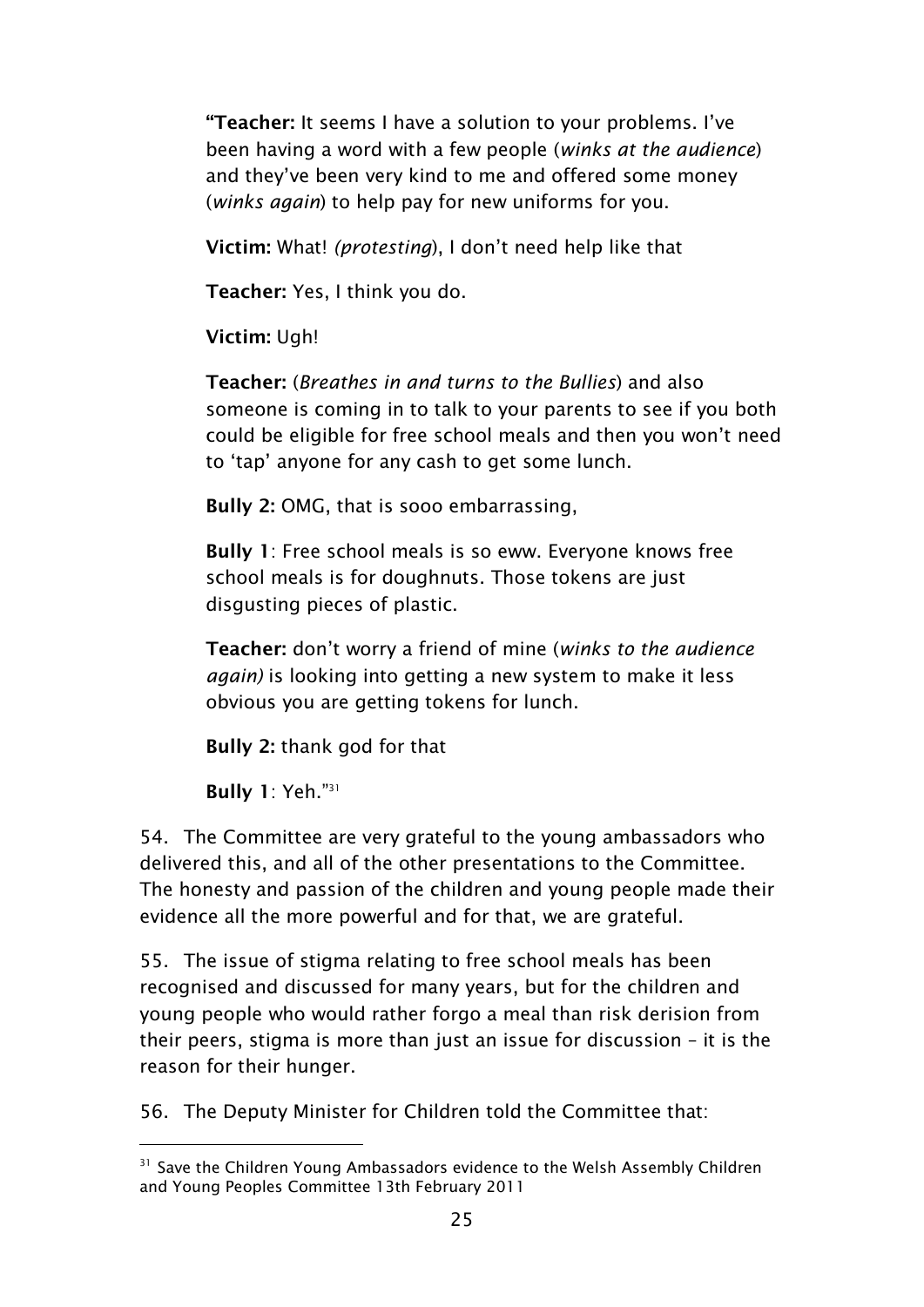"a lot of good work has been done by my ministerial colleagues, over a number of years, with regards to ticketless school meals and various other attempts to try to remove the stigma."<sup>32</sup>

57. The WLGA told the Committee that:

"it is important to schools and local authorities that they make the process of attending school as easy as possible and have tried a number of different methods of distributing additional support in order to reduce stigma. For example, some schools have piloted cashless systems in the canteen. It is important that every child or young person is treated with respect and that the school process helps to make the child or young person feel part of the school community." 33

58. Citizens Advice Cymru also commented on the issue, saying in their written evidence to the Committee:

> "we consider that "School meals, health and learning are inextricably connected."…

"the issue of privacy for children claiming FSMs [free school meals] needs to be addressed and parents and children need to be aware of the process and be able to have absolute confidence in its protection. No child should be deterred from receiving a free meal because of embarrassment. Surely a scheme could be devised that would allow payment for meals by a card which parents who have to pay for meals could topup by phone. No-one at the school needs to know which children are paying and which receiving FSMs." 34

59. No evidence was received by the Committee that suggested that reducing the stigma of receiving free school meals should not be a top priority for the Welsh Government, local government and individual schools alike. The Committee feels that it is imperative that this issue is addressed without delay. In the current economic climate, more families will be struggling to provide for their children making it all the

<sup>-</sup><sup>32</sup> ROP, 16 November 2010, paragraph 70

 $33$  CYP(3)-14-10 : paper 3, Child poverty in Wales: eradication through education evidence from the Welsh Local Government Association (WLGA), paragraph 26 <sup>34</sup> CYP(3) CP 02 Citizens Advice Cymru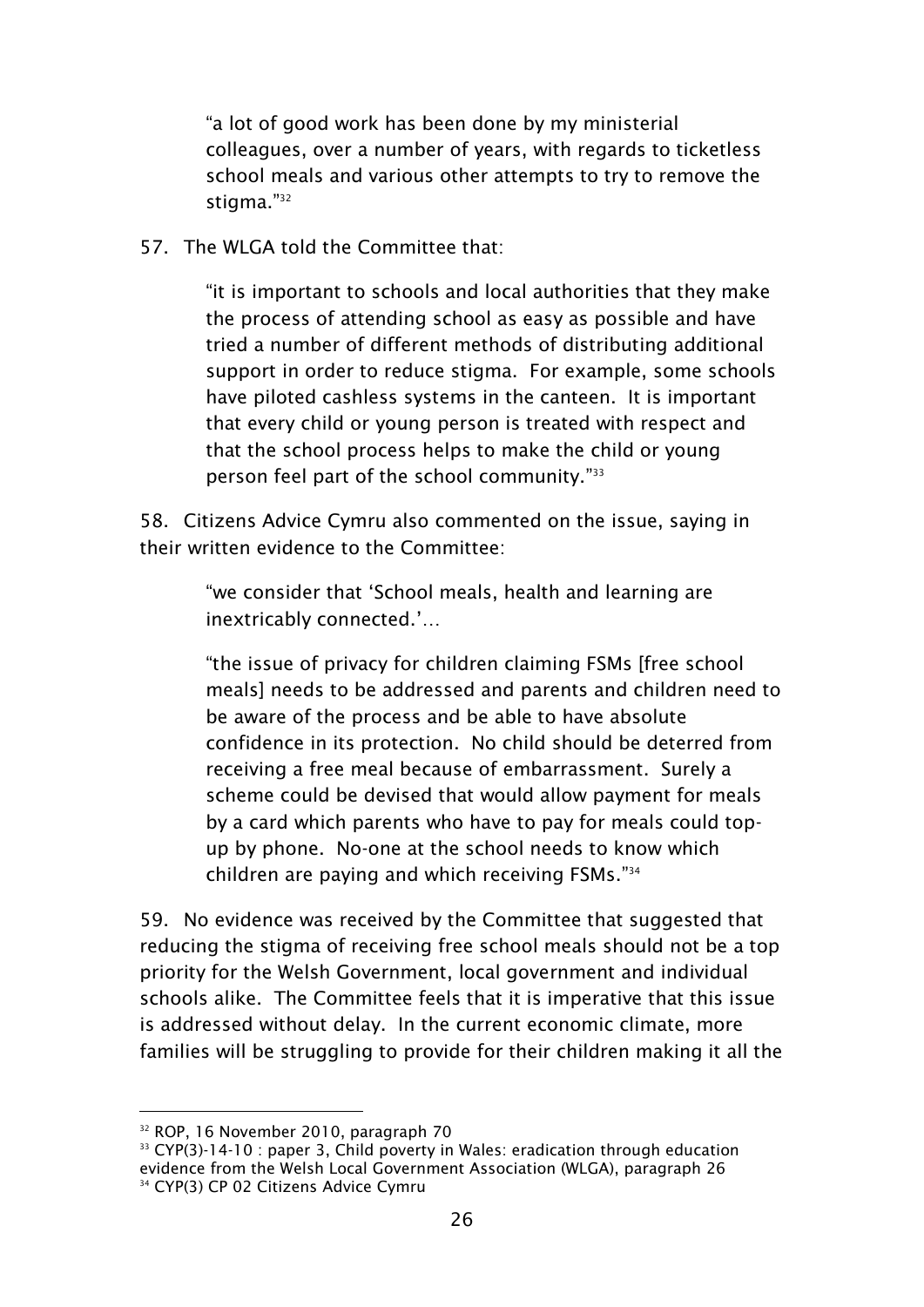more important that all those who are eligible for free school meals receive them.

**The Committee recommends that a review of the evidence gathered through the work already carried out by the Welsh Government, and the pilot projects referenced by the WLGA, is carried out immediately and that guidance on implementing a stigma free school meal system is distributed to all schools by September 2011. Local authorities should support schools to implement such systems and should report to the Welsh Government on the progress of each schools transition to the new system in September 2012 and annually thereafter until all pupils are able to claim free school meals without fear of stigma and are aware of their entitlements to claim them.**

#### <span id="page-28-0"></span>**Transitions**

60. The Committee took powerful evidence from Professor David Egan regarding the risks associated with the transition stage from primary to secondary education. Any parent of secondary age children will be familiar with the apprehension felt by so many children as they prepare to leave the relatively sheltered world of primary education to become a "small fish in a big pond" in secondary education. As well as being associated with some quite natural fears of the move to an often bigger school where the buildings and faces are unfamiliar, there is evidence that the transition phase is associated with other problems too. Professor Egan told the Committee that the educational attainment of children entering the transition phase can be significantly different from that of younger children. He explained that:

> "we have a good track record of 11 year-olds achieving well at the end of the primary stage in Wales, but when you track that cohort through the rest of its educational career, you see a decline in the expected level of performance. They do not regress in their understanding, but they do not make the progress by the ages of 14 or 16 that you would have expected. The group of youngsters, and it might be 25 or 30 per cent of youngsters, who decline in that way generally live in child poverty and come from disadvantaged backgrounds…it is …clear that a lot of that decline is to do with the kinds of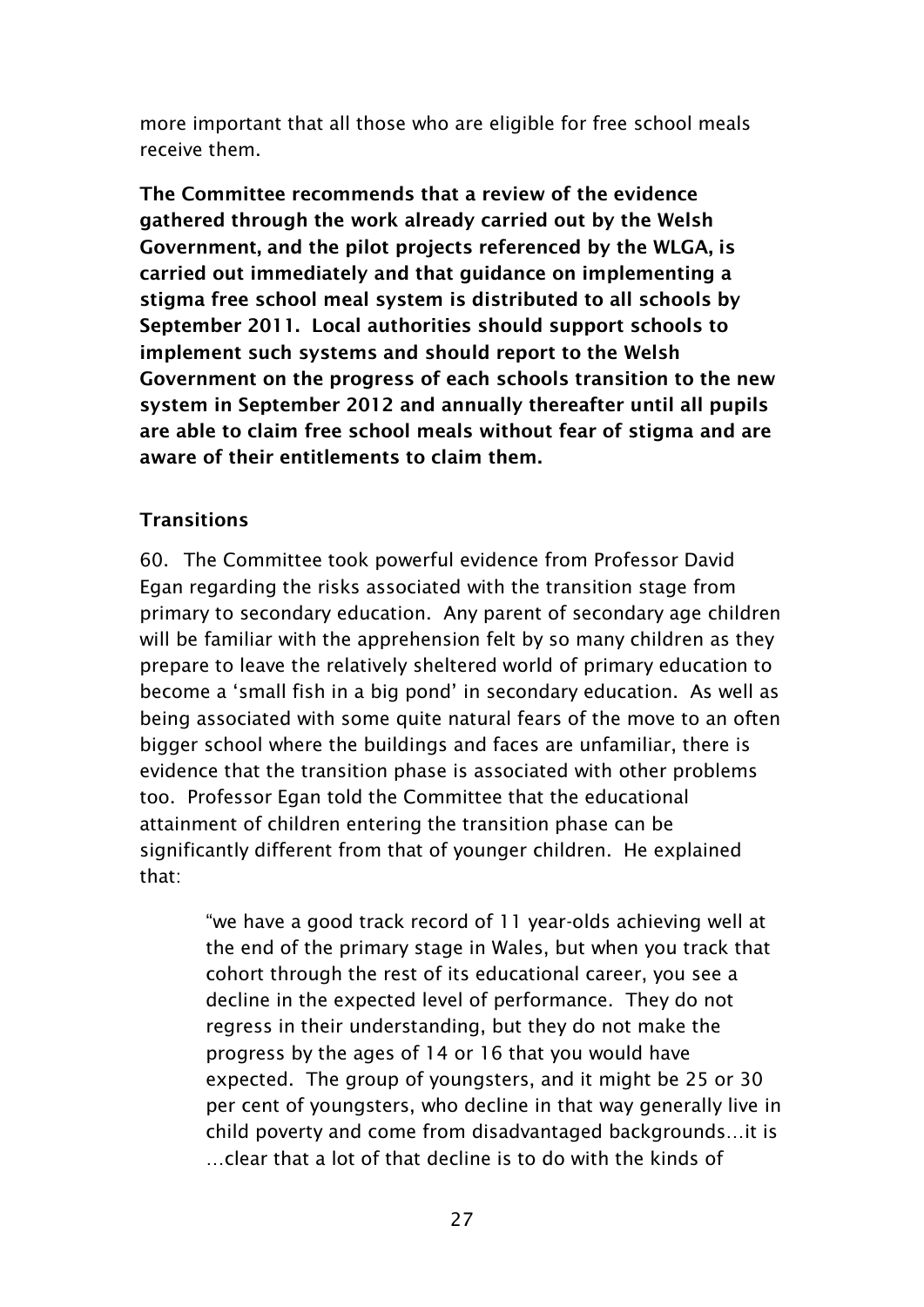issues that I tried to present in the paper about aspiration and self-esteem<sup>"35</sup>

61. Sean O"Neil of the End Child Poverty Network Cymru concurred with Professor Egan, highlighting the need to engage children and young people with the whole of school life through transition and beyond. He told the Committee that:

> "we need to focus much more on the eight to 18 age group, so that we maintain younger children"s engagement throughout the stages of school life as well as their motivational level. The emphasis should not just be on educational attainment. It is about children and young people feeling part of the school community and enjoying going to school where they can engage and prosper. There is a lot more evidence from the Estyn report last year about some of the key factors in terms of effective leadership and good links with the local authority, and developing the emotional and social skills of pupils." 36

62. The Committee welcomes the improvements made in recent years to help support children through the transition process. Pupils undoubtedly benefit from transition days when they spend time in their new schools with their new classmates ahead of the start of term. The other work that goes on to help familiarise primary school children with their new surroundings is also applaudable, but there is still work to be done to address the changing aspirations of children as they reach secondary school age.

63. Professor David Egan told the Committee that:

"when you ask seven-year-olds or eight-year-olds in the most affluent and disadvantaged communities how many of you want to go to university, be a vet, or a doctor, a politician, a professor, or whatever you ask them, you will find that about the same proportion of young people put their hands up in those communities. If you go back to them about two or three years later, you will find a radically different picture. So, something happens on that journey."<sup>37</sup>

<sup>&</sup>lt;sup>35</sup> ROP, 11 January 2011, paragraph 29

<sup>36</sup> ROP, 11 January 2011, paragraph 94

<sup>&</sup>lt;sup>37</sup> ROP, 11 January 2011, paragraph 49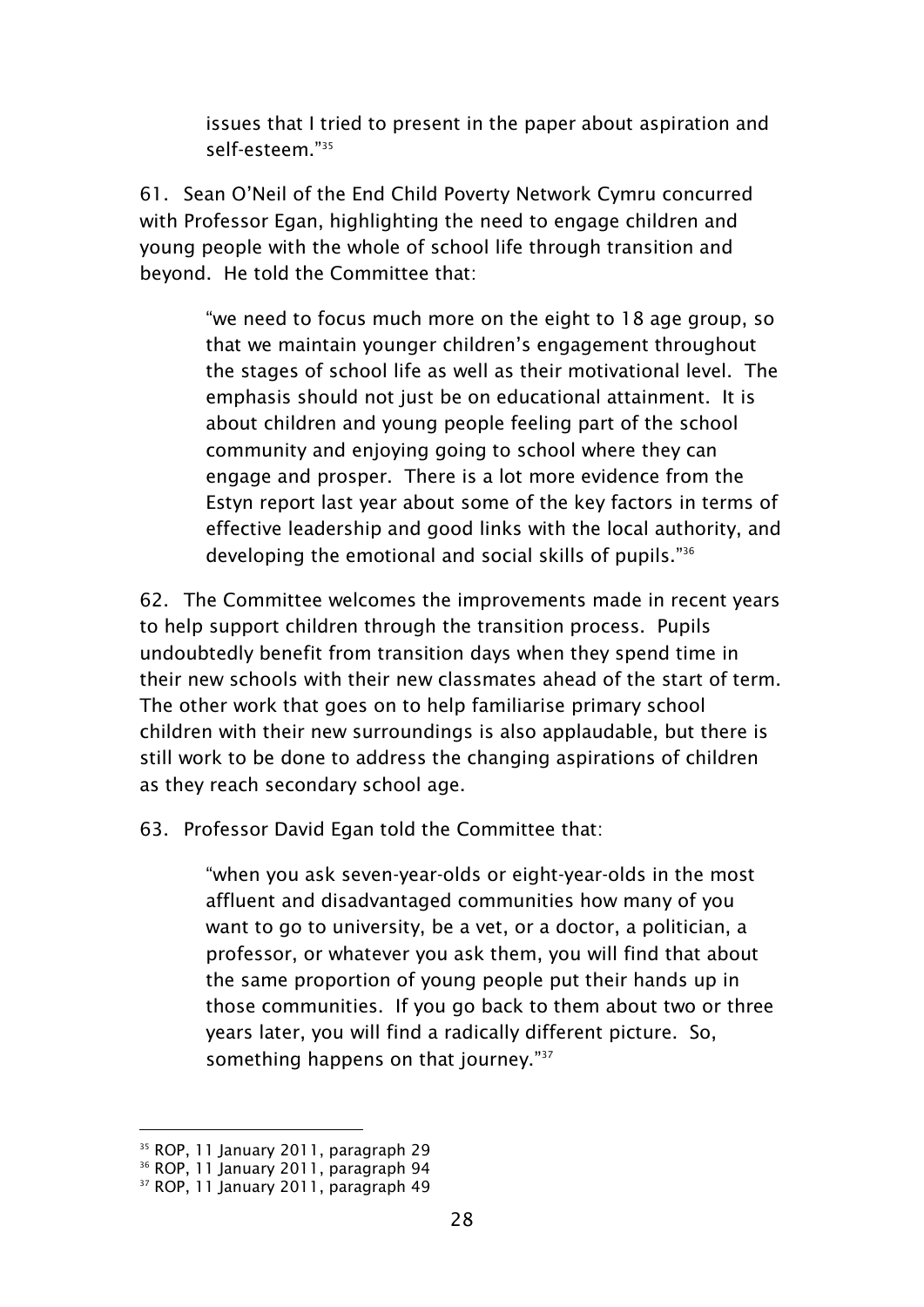64. The WLGA noted that "young people are often most in danger of repeating the cycle of poverty because they have become disengaged with the education system and have not yet entered the workplace." $38$ The need to break the cycle of poverty is clear. Unless we succeed in assisting young people to break out of poverty, we are condemning another generation to be born into the cycle as the young people of today go on to become parents themselves. The eradication of child poverty therefore relies on the breaking of the poverty cycle and the need to keep children and young people engaged in school life during the transition and beyond.

65. The WLGA cited evidence from Joseph Rowntree Foundation research that describes the need to:

> "look at pupils on an individual basis, to be able to track individual pupils" performance so that if there is a dip in performance, or it looks like there is going to be a dip in attainment, more targeted action can be put into supporting that individual child. The role of the school in that is going to be critical; the role of the teachers in that will be critical."<sup>39</sup>

66. The Committee agrees that the role of the school and individual teachers in monitoring individual"s progress is essential. Eleanor Marks, Head of the Communities Division of the Welsh Government, told the Committee that:

> "we are starting to look at the training within schools, both for teachers looking at aspects of poverty and to raise governors" awareness of the cost of education, be that uniforms or school trips, so that there is a greater focus on the cost outside of the school of taking part in education. It is a starting point, but we are developing the training that needs to be in place to help new teachers, which will then be rolled out to teachers already in the profession, and we are also working with governors to take that forward." 40

67. The Committee welcomes the development of this training and considers that a greater awareness of the issues relating to poverty, along with stronger leadership in some schools, will help all schools to

<sup>-</sup> $38$  CYP(3)-14-10 : paper 3, Child poverty in Wales: eradication through education evidence from the Welsh Local Government Association (WLGA), paragraph 28 <sup>39</sup> ROP, 2 November 2010, paragraph 196

<sup>40</sup> ROP, 16 November 2010, paragraph 79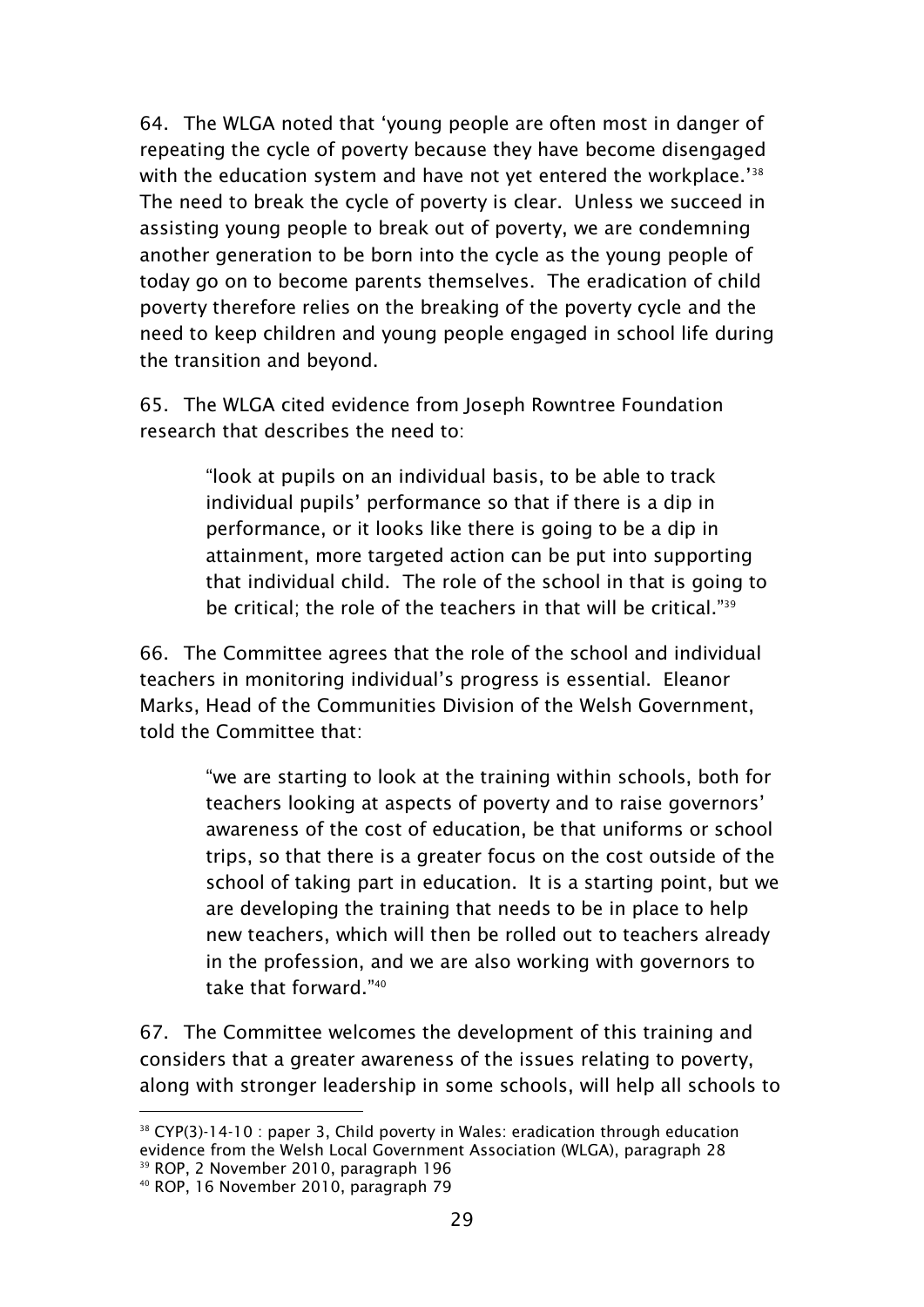find the skills and motivation to re-engage those children whose aspirations have suffered as they have grown into young people.

<span id="page-31-0"></span>**The Committee recommends that the teacher training being developed by the Welsh Government in relation to child poverty specifically references the issues relating to the transition stage, including the documented loss of aspirations for some children living in poverty and the need to monitor the educational attainment of all individual pupils and provide interventions where necessary to halt any identified dips in performance.**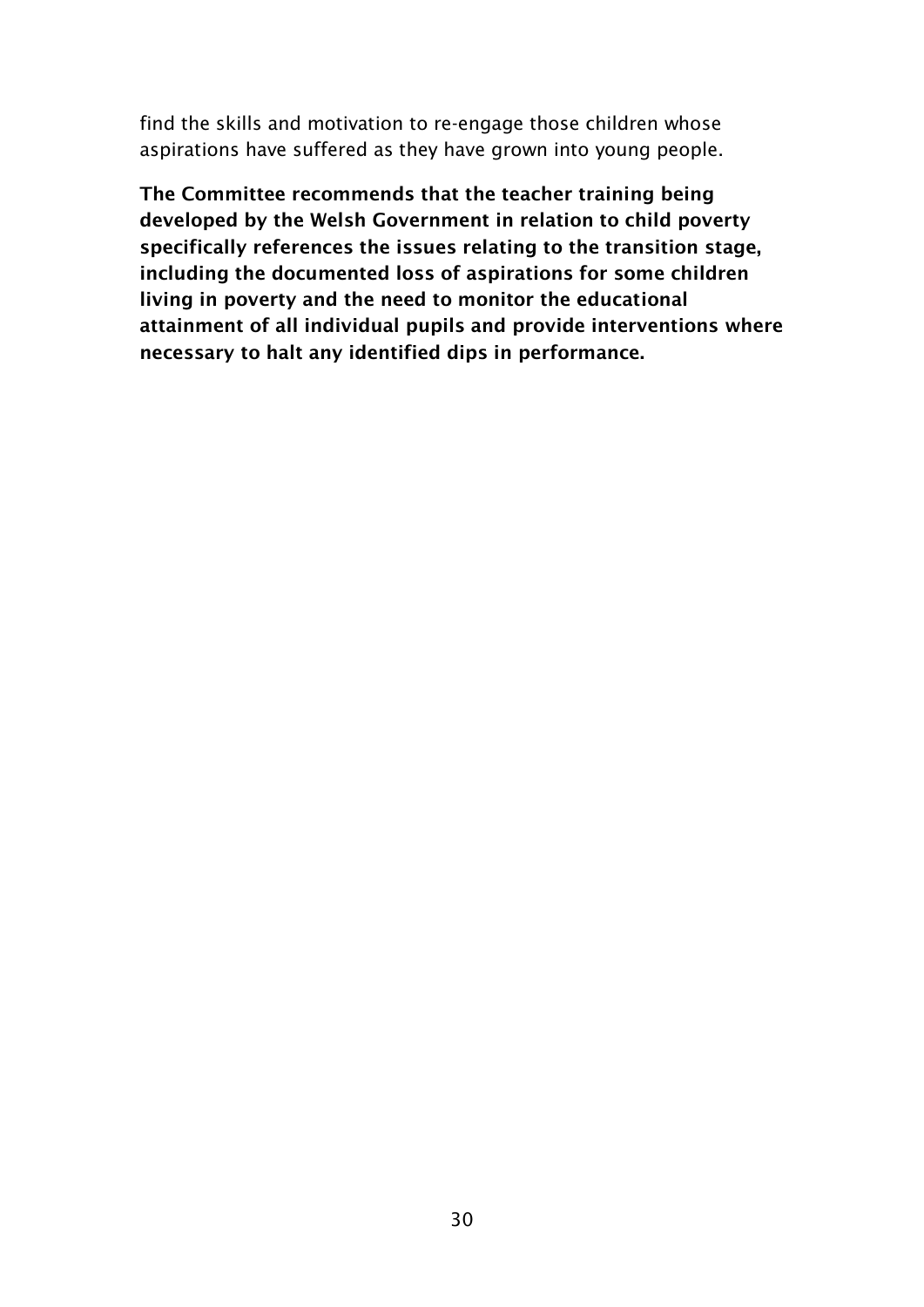# **Schools cannot do it alone**

68. While witnesses all agreed that schools have a key role to play in improving the educational attainment of children who live in poverty, there was also universal agreement that the schools cannot do it alone.

69. In order for a child to be in a learning state, it is necessary first for their basic needs to be met. A cold, tired and hungry child will not be able to learn times tables or study science, no matter how engaging the teacher may be. Children from Milbank Primary School told the Committee about their experiences out of school. Their story is called 'A day in the life of me':

""A Day in the Life of Me…"

"this true story is set on Halloween but it"s happened before. One night I was asleep and I woke up to the noise of a window being smashed and I could hear a crash. I was very frightened. My mum ran to my room and my dad went downstairs to the front door. He went to see what was happening outside, there were two gangs. One were girls, one were boys; they looked around 17 years old. They were smoking, drinking and people were swearing. They were wearing Halloween costumes to hide their faces.

"all of a sudden, there was a big crash and a scream. My dad called the police. But they came about an hour later! I don"t think this was good enough and they should have come earlier.

"I was trying to sleep, ready for school the next day. The police didn"t catch them because they were in the park littering and smashing glass everywhere! I could hear them from my bedroom. We discovered that over 25 car windows had been smashed.

"the next day, I had to ring my school to say I couldn"t come in because I was too tired and I was scared to injure myself because of the glass.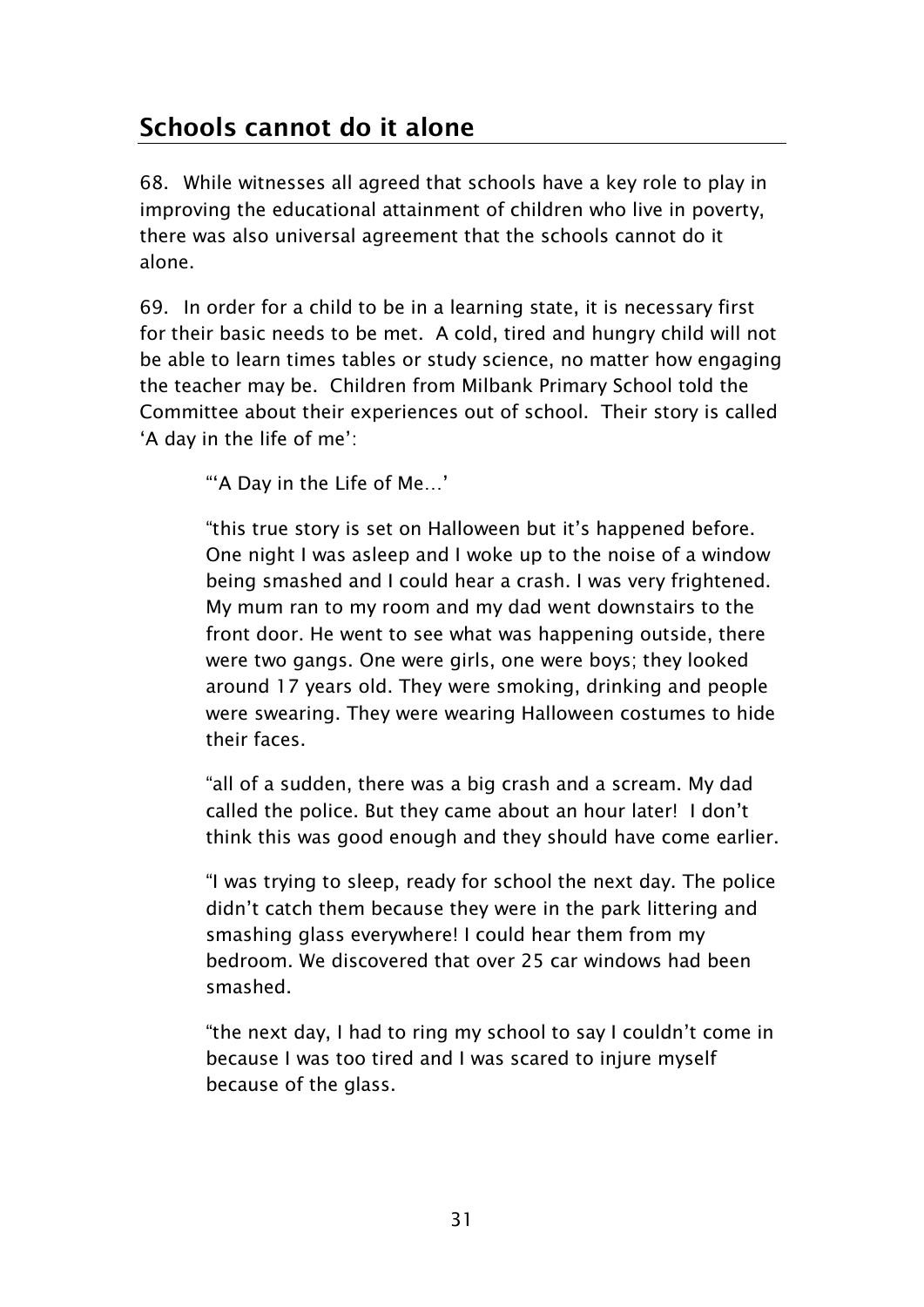"So, now I think there should be more police, may be on night patrol!"<sup>41</sup>

70. Other Young Ambassadors spoke of disturbances caused by people leaving public houses late at night. Children from Moorland Primary School told the Committee that they:

> "hate the noise and mess that happens on my street late at night when people come out of the pubs. It really worries me, I hear people shouting and swearing and fighting. I've heard things that children shouldn"t hear. It wakes me up and then I'm really tired when I'm in school. I can't concentrate and it makes me feel ill." 42

71. These Young Ambassadors had created a poster campaign, supported by Save the Children and in conjunction with the South Wales Police. The posters highlight the consequences of people"s noisy demeanour late at night and encourage people to be quiet when returning home from a night out.

72. The Committee congratulates the Young Ambassadors, and the South Wales Police, for taking a proactive approach to try and ease this situation.

73. Professor David Egan recognised the link between school preparedness and the wider community in his evidence to the Committee. He said:

> "schools cannot do it alone. It is as much about community regeneration as education. I think that there is a regeneration issue here as much as there is an education issue in the toughest cases that we face."<sup>43</sup>

74. The Committee has reported previously about the necessity to include the needs of children in the planning and development of our towns and cities, and for children to be given a valid space within our communities. The Committee reiterates those recommendations contained within the report "Provision of Safe Places to Play" at this time as it is vital that children and young people are able to feel safe in their communities if they are to have the courage to make their voices

<sup>41</sup> Evidence from Milbank Primary School Young Ambassadors

<sup>42</sup> Evidence from Moorland Primary School Young Ambassadors

<sup>43</sup> ROP, 11 January 2011, paragraph 61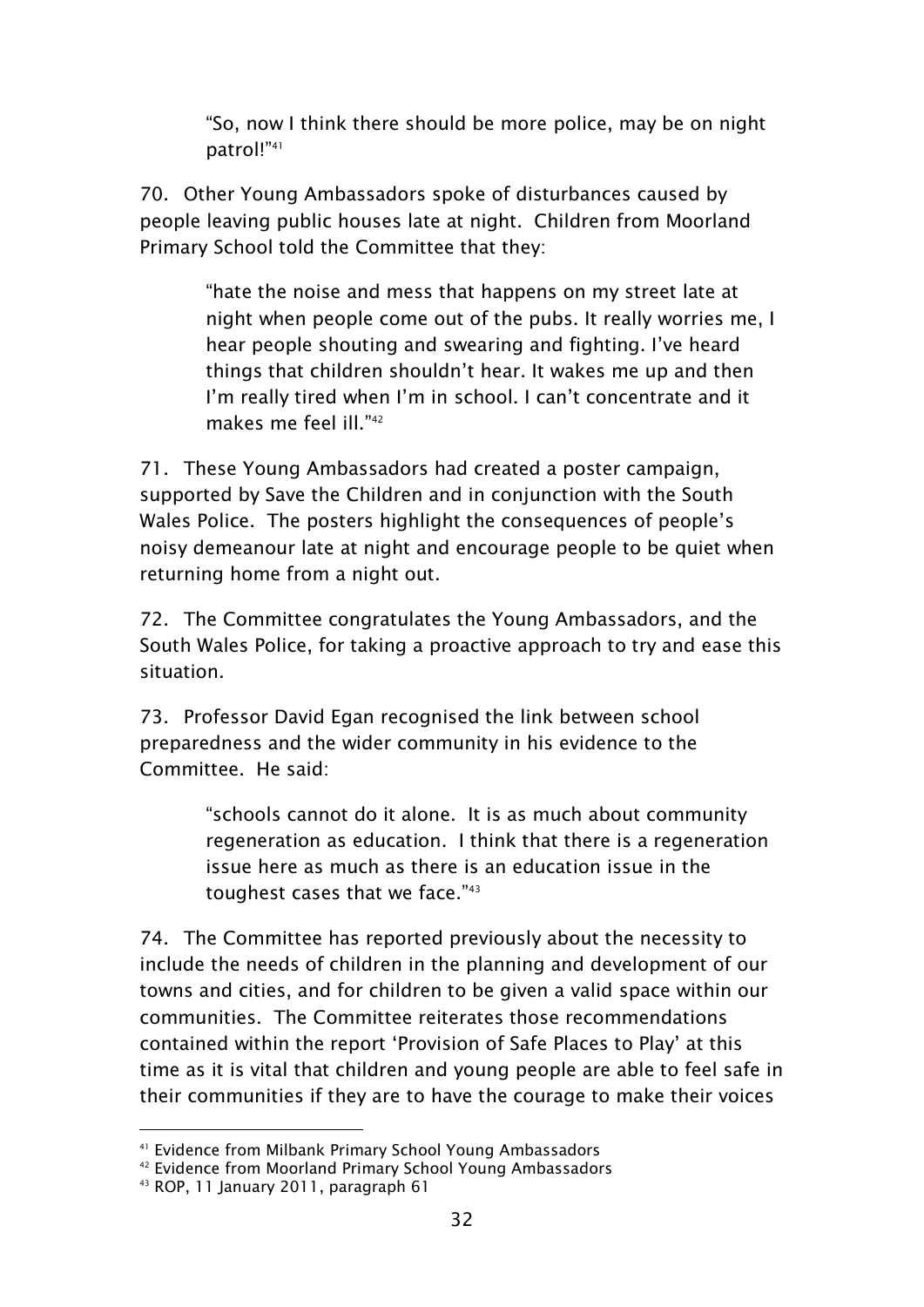heard and highlight the consequences of others' behaviour on their own development.

### <span id="page-34-0"></span>**Community Focused Schools**

75. Another way of keeping the needs of children under review, and their right to some consideration within the neighbourhood is through the work of community focused schools. The Deputy Minister for Children described his vision of Community Focused Schools to the Committee:

> "it is not just a case of thinking about the bricks and mortar of a school and how it can be best used out of hours, at holiday times or whatever, but thinking in the round about how the school can step in and help with the life chances of young families, in particular, in everything from their financial security and personal family finances – by doing something simple like hosting the local credit union, as our secondary schools are starting to do – to moving towards addressing the agenda of the skills problem that faces a great many parents in young, low-income families, perhaps with partner agencies such as further education or, say, the University of the Heads of the Valleys"<sup>44</sup>

76. Community Focused Schools are intended to work with the whole community to tackle the link between disadvantage and underachievement, although the exact role of the schools is sometimes unclear. The Deputy Minister for Children told the Committee:

> "we need to shift ourselves as a devolved Government and get our act together, ensuring that everyone understands exactly what is meant by a community-focused school and that it is not simply about having an evening class now and again. This is about entering into the life of the community and trying to shift for the better the position of the families."45

77. Sean O"Neil of the End Child Poverty Network agreed that Community Focused Schools are important, but that a greater understanding of their role is necessary. He said:

<sup>44</sup> ROP, 16 November 2010, paragraph 54

<sup>45</sup> ROP, 16 November 2010, paragraph 55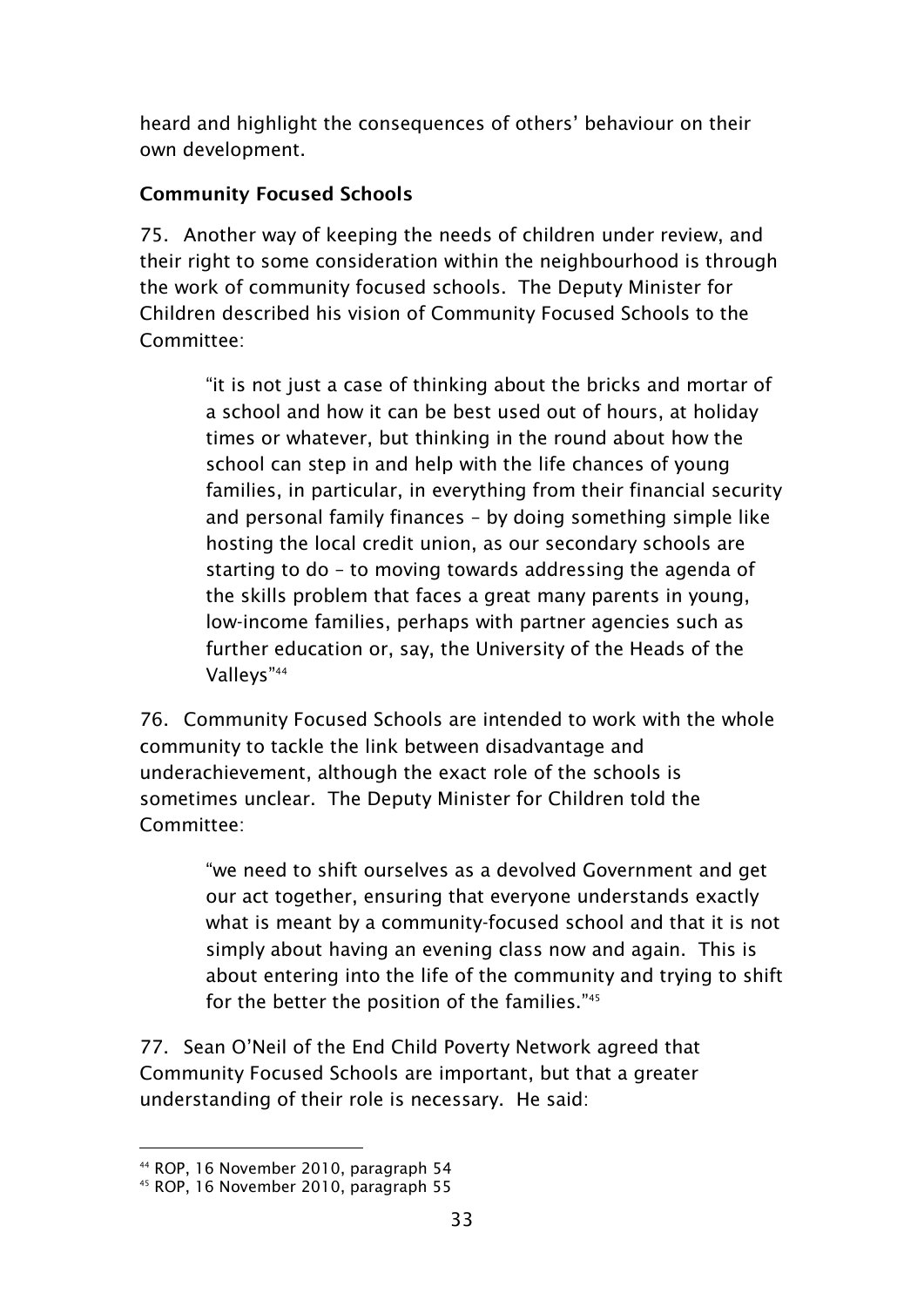"there is a clear interface between the child poverty agenda and community-focused schools, not just in terms of the activities that can be provided outside school days, but in terms of what can be provided inside the school days as well with catch-up clubs and homework clubs. There is also an opportunity for reengaging parents in education and re-engaging the Community, tackling intergenerational; cycles of poverty and engaging with those parents who missed out the first time around. I wish to quote quickly from the Estyn report:

"Community Focused Schools can contribute to this work but there are no agreed and specific criteria for what community focused schools should do and no specific guidance about how community focused schools can help to tackle the link between disadvantage and underachievement through joint agency collaboration." 46

78. The Committee feels that the contribution that community focused schools can make to the child poverty agenda could be greatly enhanced by issuing a set of specific criteria for those schools to work towards.

**The Committee recommends that the Welsh Government should provide comprehensive guidance to make it clear what community focused schools should offer and clarify how community focused schools can help to tackle the link between disadvantage and achievement.**

**The Committee recommends that the Welsh Government works with local authorities to prioritise the development of community focused schools. Local authorities should ensure that community focused school strategies are firmly incorporated into local child poverty strategies and included in Children and Young People's Plans.** 

<sup>-</sup><sup>46</sup> ROP, 11 January 2011, paragraph 126-127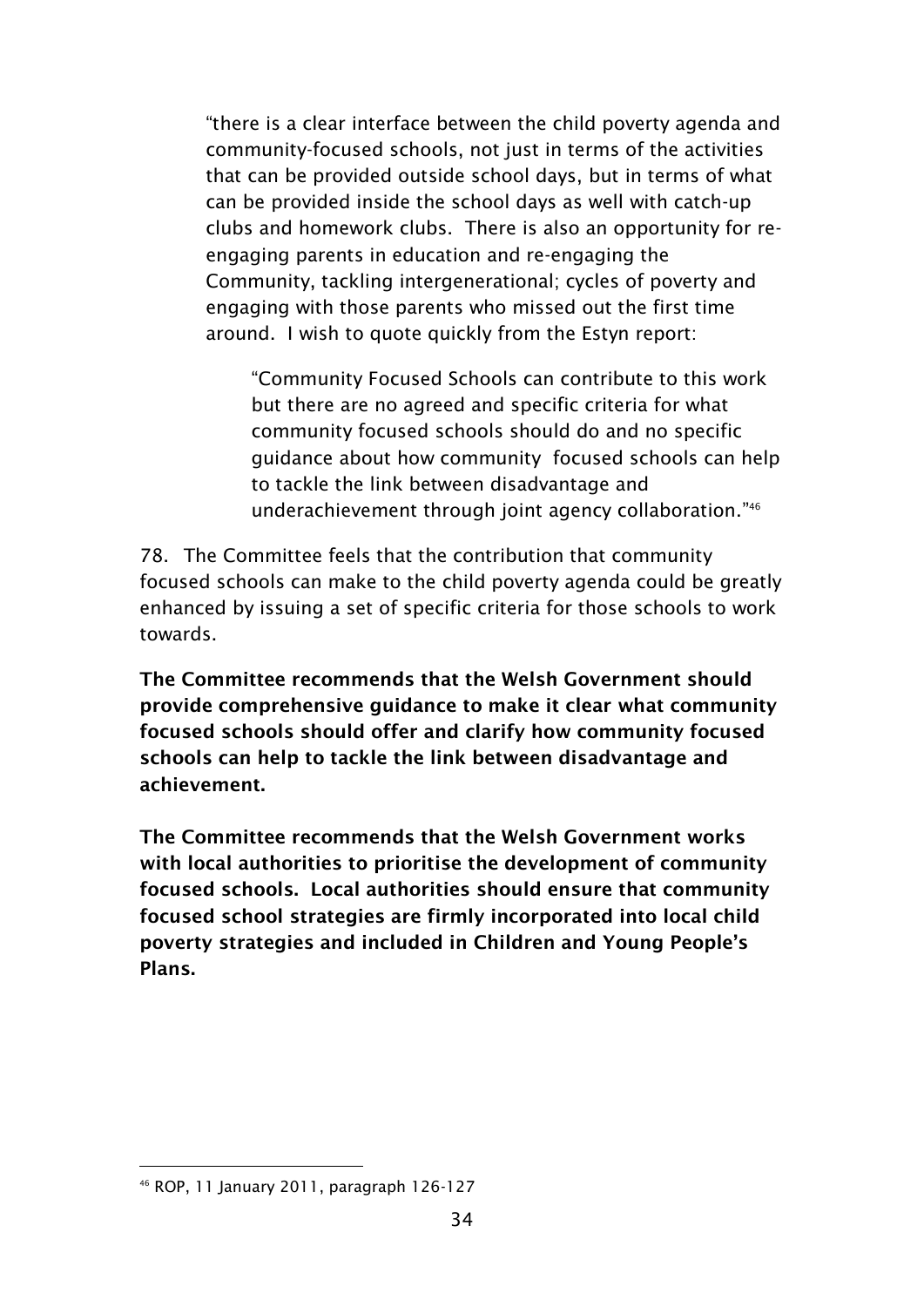## <span id="page-36-0"></span>**Witnesses**

The following witnesses provided oral evidence to the Committee on the dates noted below. Transcripts of all oral evidence sessions can be viewed in full at [http://www.assemblywales.org/bus-home/bus](http://www.assemblywales.org/bus-home/bus-committees/bus-committees-other-committees/bus-committees-third-cyp-home/bus-committees-third-cyp-inquiry/cyp3-inq-childpov/cyp3-cp/cyp3-cp-committee_papers.htm)[committees/bus-committees-other-committees/bus-committees-third](http://www.assemblywales.org/bus-home/bus-committees/bus-committees-other-committees/bus-committees-third-cyp-home/bus-committees-third-cyp-inquiry/cyp3-inq-childpov/cyp3-cp/cyp3-cp-committee_papers.htm)[cyp-home/bus-committees-third-cyp-inquiry/cyp3-inq-childpov/cyp3](http://www.assemblywales.org/bus-home/bus-committees/bus-committees-other-committees/bus-committees-third-cyp-home/bus-committees-third-cyp-inquiry/cyp3-inq-childpov/cyp3-cp/cyp3-cp-committee_papers.htm) [cp/cyp3-cp-committee\\_papers.htm](http://www.assemblywales.org/bus-home/bus-committees/bus-committees-other-committees/bus-committees-third-cyp-home/bus-committees-third-cyp-inquiry/cyp3-inq-childpov/cyp3-cp/cyp3-cp-committee_papers.htm)

#### *2 November*

Naomi Alleyne, WLGA Director of Equalities and Social Justice Emily Warren, WLGA Policy Officer for Health and Social Services Welsh Local Government Association

#### *16 November*

Huw Lewis, Deputy Minister for Children Eleanor Marks, Head of Communities Division Welsh Government

#### *11 January*

Cecile Gwilym, Policy Officer Wales - NSPCC Cymru Sean O'Neill, Policy Director - Children in Wales Geraldine Murphy, Partnership Support Regional Officer - South West and Mid Wales - Partnership Support Unit Lindsay Kearton - Senior Policy Advocate - Consumer Focus Wales End Child Poverty Network Professor David Egan UWIC